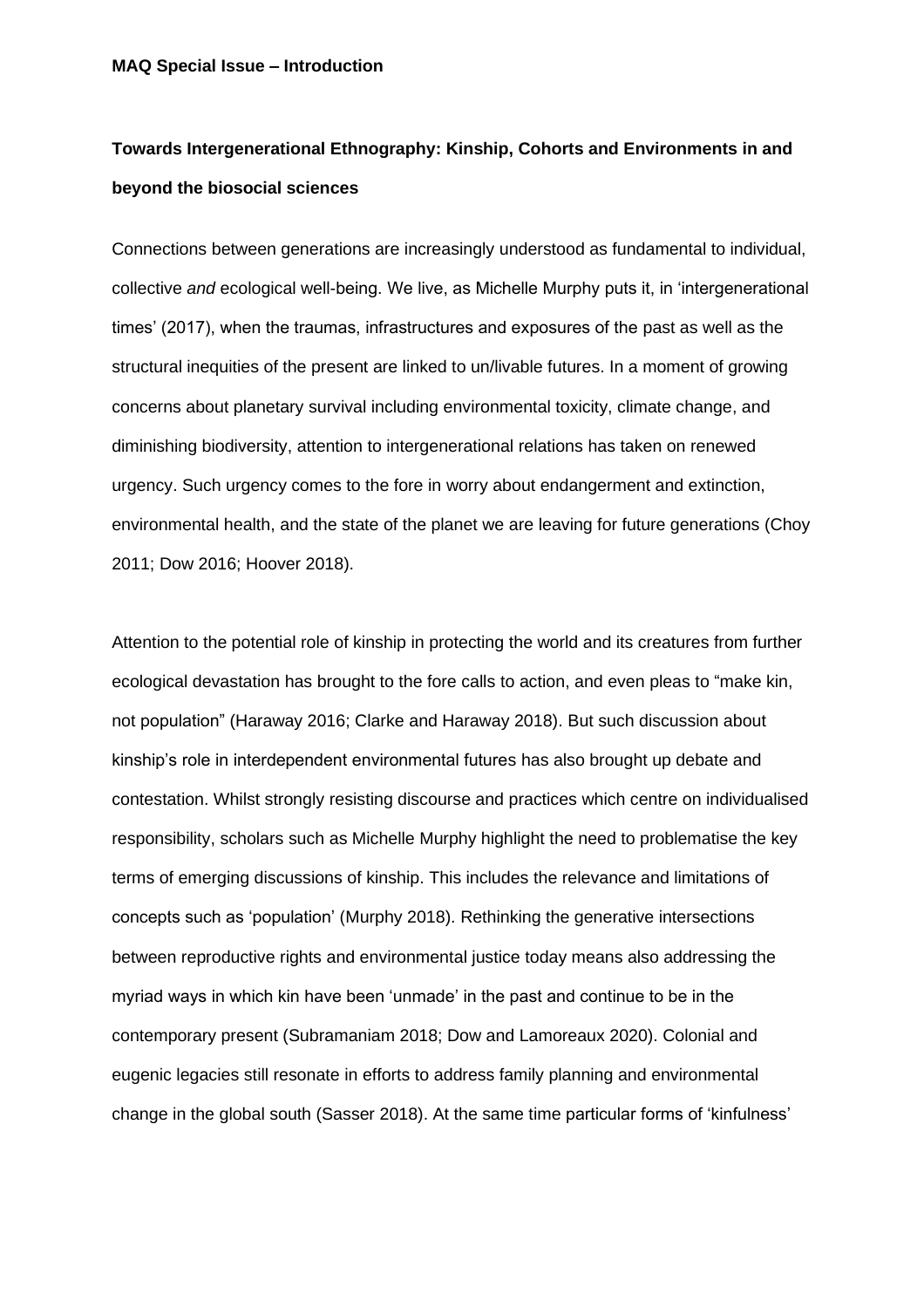may be the afterlife of social struggles that diverse histories of oppression and genocide have engendered (Benjamin 2018).

Situated alongside and in dialogue with these discussions of making and unmaking kin, this special issue explores how anthropology might ethnographically examine and engage with intergenerational dynamics across scales and spheres of life. Here, kinship is understood as not just an anthropological object and analytic (Strathern 1992). It is also a means of understanding and addressing the urgency of environmental changes through the recognition and cultivation of intergenerational interdependencies. Given this reimagining of kinship, might a more intergenerationally attuned ethnography become increasingly necessary? How might medical anthropology in particular build on a history of attention to kinship, property and other forms of transmission in ways that account for the increased importance of multispecies and intergenerational 'entanglement' (Nading 2014; Roberts 2019)? Finally, how might anthropologists examine emerging understandings of the essential interdependency of human, animal and planetary health, whilst also recognising the longstanding importance given to such interconnectedness in, for instance, Indigenous histories and ontologies (Todd 2016)?

Entangled embodiments and interconnected social and physical worlds have become a starting point for anthropologists, within and beyond medical anthropology. Recent work that explores how modes of symbiotic co-existence extend between all living communities is exploding and rewriting understandings of the spatial and temporal scale of 'kinful' relations across very different fields of science and biology (Haraway 2015). This includes, for example, a necessary recognition of humans as 'holobionts', exquisitely evolved, both becoming and developing in co-existence with myriad microbial communities (Lormier 2019, Gilbert et al 2012; Benezra et al 2012). An explosion in the study of environmental influences on bodies and health has resulted in a dramatic increase in "biosocial" research, which has become both an anthropological method and an object of study. Developments in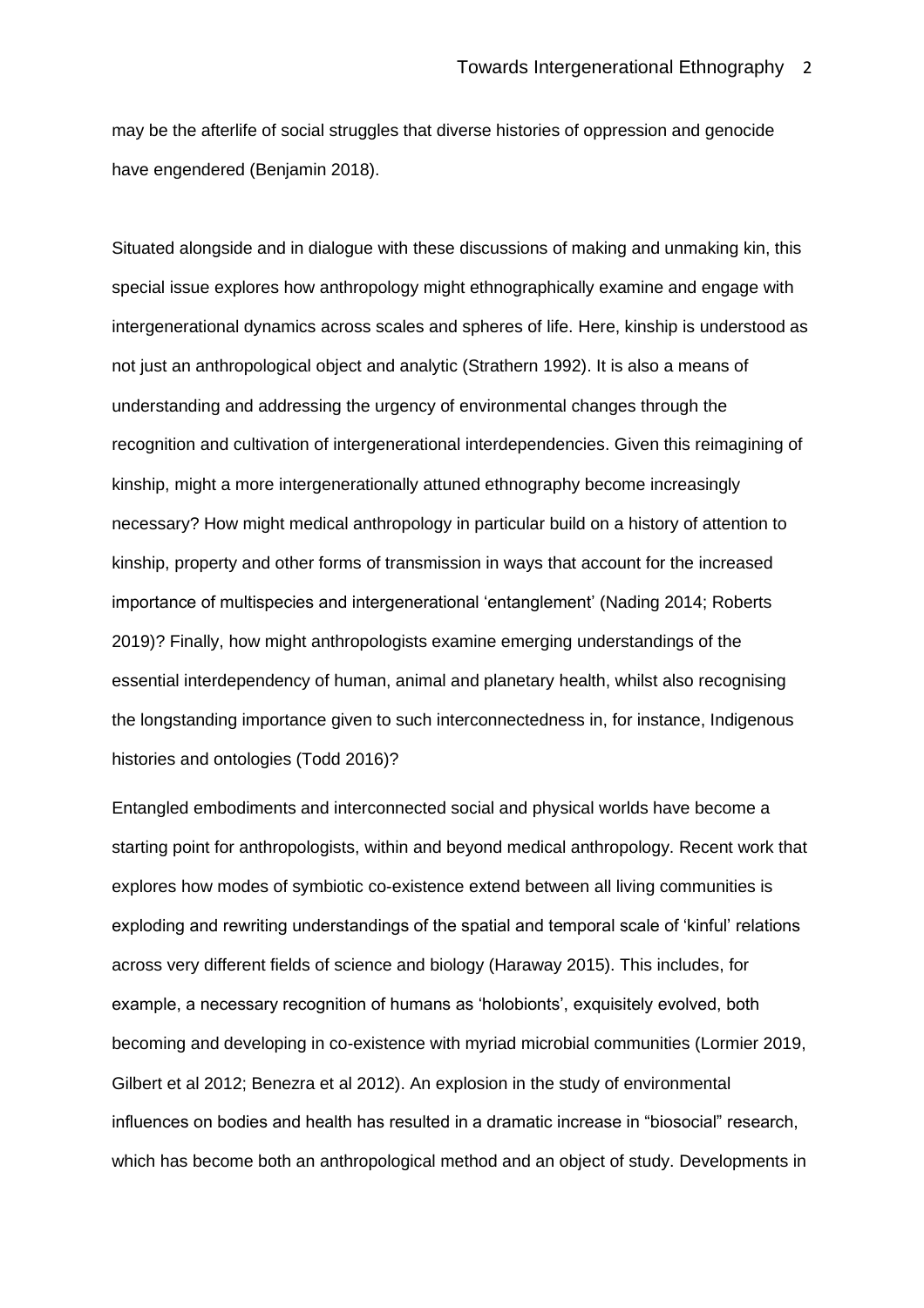biosocial research powerfully reinvigorate anthropological observations on kinship's "biological relativity" (Franklin 2013). They bring to the fore enduring anthropological engagement with descent, heredity, and inheritance (Feeley Harnik 2019) as well as more recent work examining the 'substance' and the materialization of relatedness (Carsten 2011, Mckinnon 2016). In medical anthropology specifically, scholars ask how emerging scientific understandings of health often explore the ways social histories constitute environments inside us as inherited metabolic patterns, or what Hannah Landecker has termed the 'biology of history' (2016, see also Solomon 2016).

This special issue draws from these recent conversations about biosocial kinship, as well as anthropology's long history of engagement with relatedness (Strathern 1992). It seeks to further historicise and situate the evolving meanings of heredity and generation (Müller-Wille and Rheinberger 2007), whilst also extending work that explores how to address intergenerational and multi-species relatedness at a moment often characterized as the Anthropocene (Tsing et al 2017). This includes examining the changing relationship between environmental politics and reproduction (Lappé, Jeffries Hein and Landecker 2019; Hoover 2018), as well as the essential relevance of reproductive politics to all spheres of social life, including the health effects of climate change (Briggs 2017). Intergenerational relationality is, then, a kind of kinship that is increasingly being put to multiple uses by actors with various investments in and approaches to the biosocial study of environmental effects. It is important, then, at this moment to ask whether medical anthropologists want to move toward methodological and theoretical approaches that can attune to intergenerational connections, and if so, how?

The issue brings together medical anthropologists and science and technology studies scholars conducting research in Bangladesh, Canada, China, the United Kingdom, South Africa and the United States as they reflect on how intergenerationality is put to use in settings of diverse knowledge production and dissemination. This includes ethnographic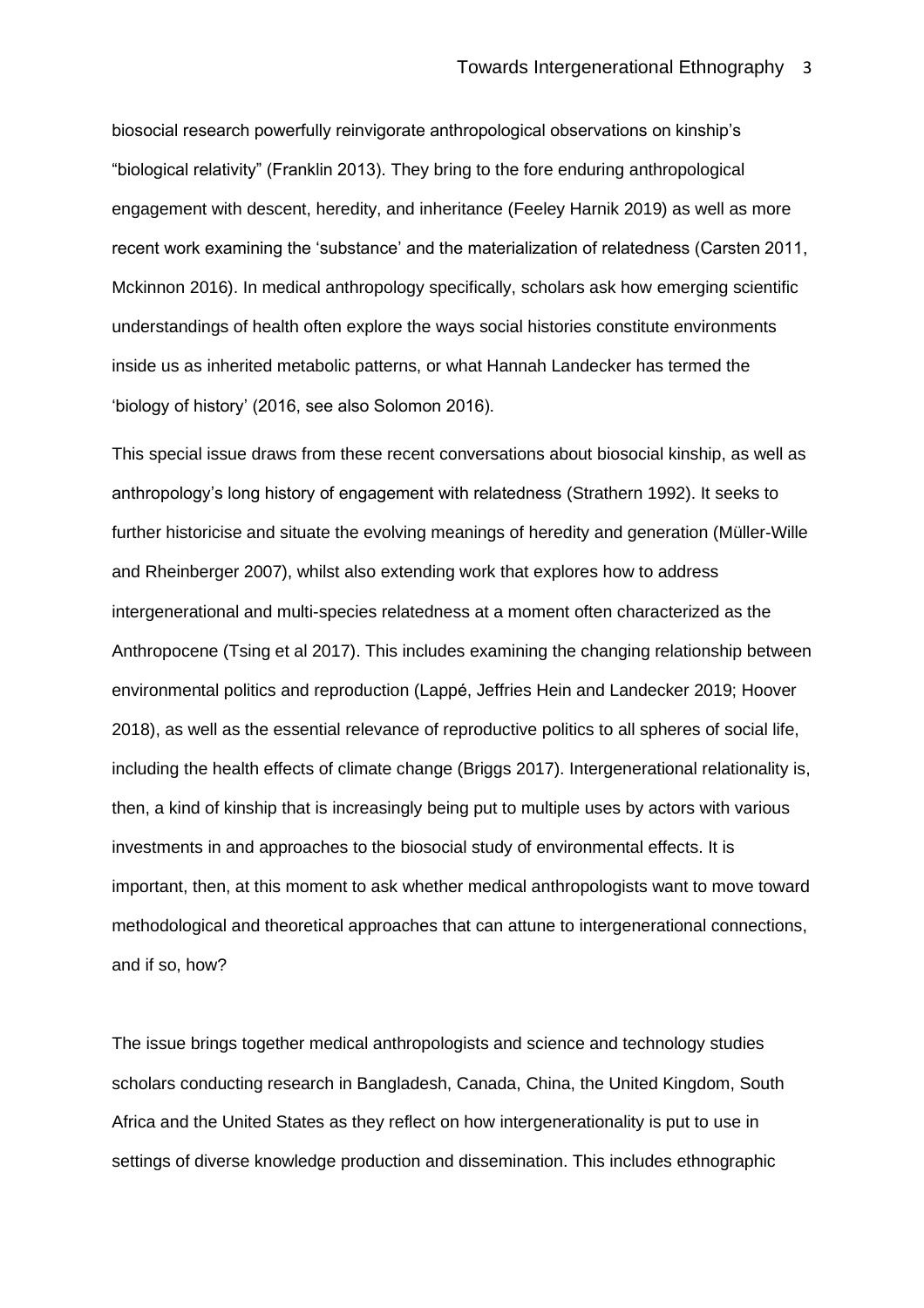research on practices of seed collecting, epigenetic research, birth cohort studies, social policy generation, and clinical trials. Contributors consider how intergenerational relations and modes of transmission take form in and through the everyday practices of biosocial researchers as well as environmental activists. Collectively their ethnographic research allows readers to think through a number of questions. Is the move towards intergenerational ethnography a critical reproach to biosocial research, an opportunity to consider the spatio-temporal assumptions of anthropology, or perhaps both? What might an intergenerational turn at a moment of heightened concern about environmental health mean for medical anthropology, both theoretically and methodologically?

## **Intergenerational Ethnography as Method in Medical Anthropology**

Growing out of cross-cultural research which argued that there was more to illness than disease, many early approaches to medical anthropology saw a potential to improve the clinical experiences of patients through a more holistic emphasis on healing. In its later, critical guise, medical anthropology distanced itself from the clinic, disentangling from a complementary approach to emphasize the potential harm of biomedical practice, both in theory and practice. More recently, however, as the "tenacious assumptions" (Gordon 1988) of biomedicine shift to an understanding of bodies and biology as developing in context, medical anthropologists are finding new ways to collaborate and simultaneously think critically about and with physicians and natural scientists. Methodological experiments such as Liz Roberts 'bioethnography' (2019) play with boundaries that often manifest in disciplinary terrains. Such work is potentially productive in that it can push qualitative findings into the purview of the biological sciences while continuing to expand the kinds of evidence that medical anthropology might consider relevant to ethnography. As Michelle Murphy puts it, and as both the contributions by Martine Lappé and Robbin Jeffries Hein as well as Janelle Lamoreaux take up, this is a process of simultaneously working 'with and against technoscience' (Murphy 2017). The stakes of such work are heightened at a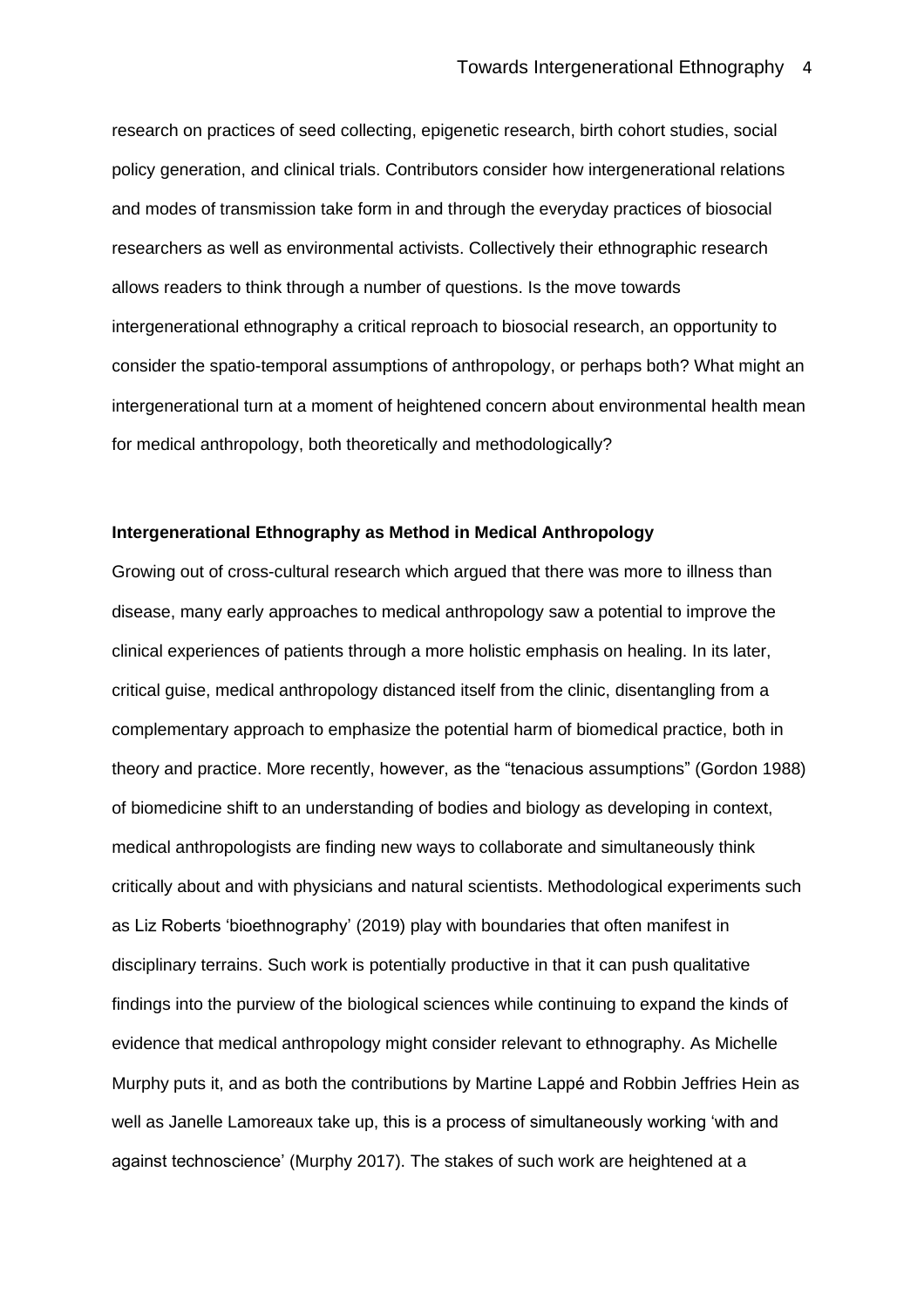moment when climate change, increasing toxic exposure and, most recently, the Covid-19 pandemic demand renewed attention to social organization and political-economy from scientists across the board. In an effort to simultaneously attend to physical and cultural worlds, medical anthropologists have become reinvested in experiments with multi-modal, collaborative biosocial research (Roberts 2020). Here, we consider how the emerging analysis and reimagination of intergenerational biosocial relations offer anthropologists a further opportunity to reimagine and retool the temporal imaginaries and scalar propensities that underlie ethnographic methods.

Ethnographic research that repeatedly follows and engages with the lives of multiple generations in real time over the course of many years, whilst not widespread, is part of earlier work in medical anthropology focused primarily on local cultures of illness within small scale communities (see for instance Last 2019). The rich possibilities of long-term ethnography have also been explored by those working over many years with the same community or multiple cohorts in a single setting (for example Yan 2009; Rofel 1999), and those formally working alongside epidemiologically focused longitudinal cohort research (Behague 2021, Roberts 2019). While such "birth cohort studies" provide a potential context for further critical intergenerational ethnographic research, in this special issue we demonstrate the possibilities of ethnography through multiple intergenerational lenses that include but also move beyond the specific affordances of longitudinal work with single or multiple generations. Each of the contributions to this special issue analyses the practices of experts outside of anthropology who explicitly attend to more than one generation in their professional research, volunteer activities, and/or everyday practices. In examining how intergenerational transmission is constituted within various fields of biosocial research or environmental practice, authors foreground questions that push medical anthropologists to become more cognizant of how diverse temporalities as well as ideas of kinship,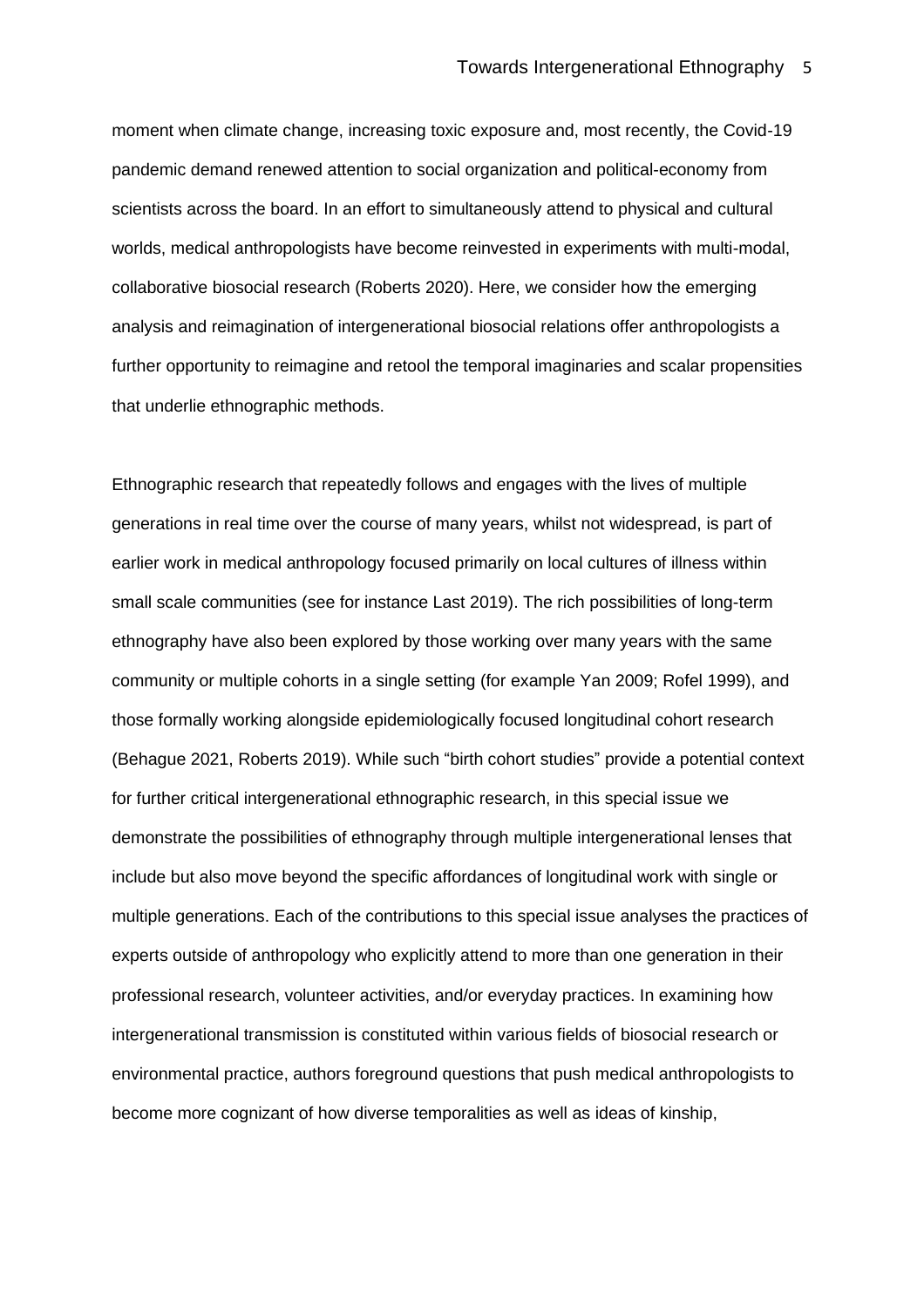personhood and their boundaries, are at work in new and old modes of ethnographic enquiry.

For example, how might attuning to the intergenerational composition of the human through other humans and non-humans—such as the microbes discussed by Amber Benezra or the toxic exposures described by Lamoreaux in this issue—speak back to ideas of kinship that remain centered on homo sapiens? How are understandings of classic concepts in medical anthropology such as embodiment reworked through attention to how environmental exposures and illness experiences extend beyond and even correlate across generations - what anthropologist Emma Bunkley (2021) calls "interembodiment"? Could the rise in nonanthropologists conceptualizing etiologies of disease and deviance as relational signal that it is time to reconsider medical anthropology's ethnographic methodologies (Leighton and Roberts 2020)? Might an anthropological theory of practice for today's changing climate need more attention to how precarity and potentiality (Taussig et al 2013) contribute to the un/making of intergenerational relations in human and non-human worlds? through critical analyses of environmentalism, public health and epigenetic research we seek to open such questions of scope and method, and to expand and reorientate the possibilities and potential of intergenerational ethnography.

## **Revisiting Kinship in Intergenerational Times**

Studies of kinship have long been recognized as both foundational to anthropology and also subject to heated debates about their ongoing relevance and meaning for the discipline (Bamford 2019). The centrality of the so called 'genealogical paradigm' that foregrounded a focus on patterns of descent in the early  $20<sup>th</sup>$  century origins of anthropology has moved in the 21<sup>st</sup> century from being thoroughly critiqued to being recentered, but in a way that encompasses a much more expansive lens of inquiry. This has raised novel theoretical and methodological questions and opened new avenues of ethnographic investigation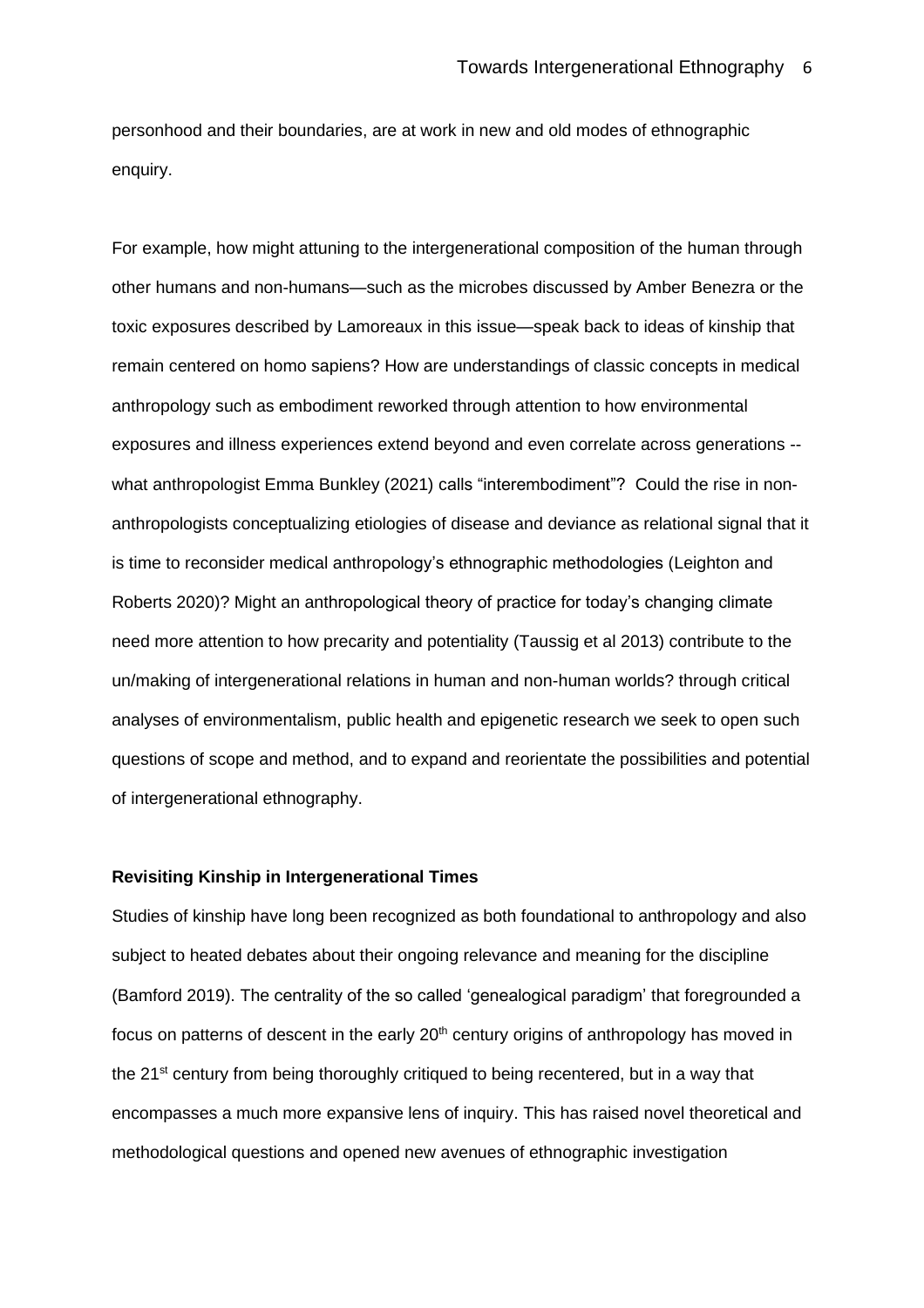concerning how kin are constituted and the meaning and significance of 'relatedness'. This includes questioning the narrow 'domaining' of kinship to the domestic and private sphere and its assumed irrelevance to institutions and practices of modern societies (McKinnon and Canell 2013, Bear 2013, Lambeck 2013), as well as much more widespread recognition of the fluidity and flexibility in the meaning of both social and biological kin making. While the so called 'genealogical paradigm' persists, there is increasing emphasis on the need to move beyond the dichotomy and dualities between biology and culture that have informed so much work in the field of kinship studies.

Critiques challenging the universality of this biology-culture distinction have been foundational to disciplinary orientations toward kinship, including in the work of Schneider (1981) and longstanding feminist anthropological engagement (MacCormack and Strathern 1980; Yanagisako and Collier 1995; Franklin 2001; Franklin 2019). The potential for a greater and more productive reflexive *rapprochement* between the biological and social in the contemporary moment of rethinking kinship and relatedness is something that contributors to this series are centrally concerned with. They examine both the novel terrain across which this possibility is unfolding *within* the biosocial sciences and the increasing entanglements *between* the biological, social and environmental exposures in multigenerational lives. By engaging with the fundamental importance of relations to all aspects of social and political worlds found within the biosocial and environmental sciences, this special issue asks if an intergenerational ethnography might speak back to and extend the scope and relevance of kinship studies within and beyond medical anthropology.

The need to overcome the ongoing tension between what have been seen as 'old and new' approaches to kinship (Bamford 2019) is increasingly gaining ground in the discipline (See Carsten 2020; Sahlins 2013; Trautmann et al 2011). This come through in attention to 'being and doing' or the practice or performative aspects of kinship as opposed to its ascriptive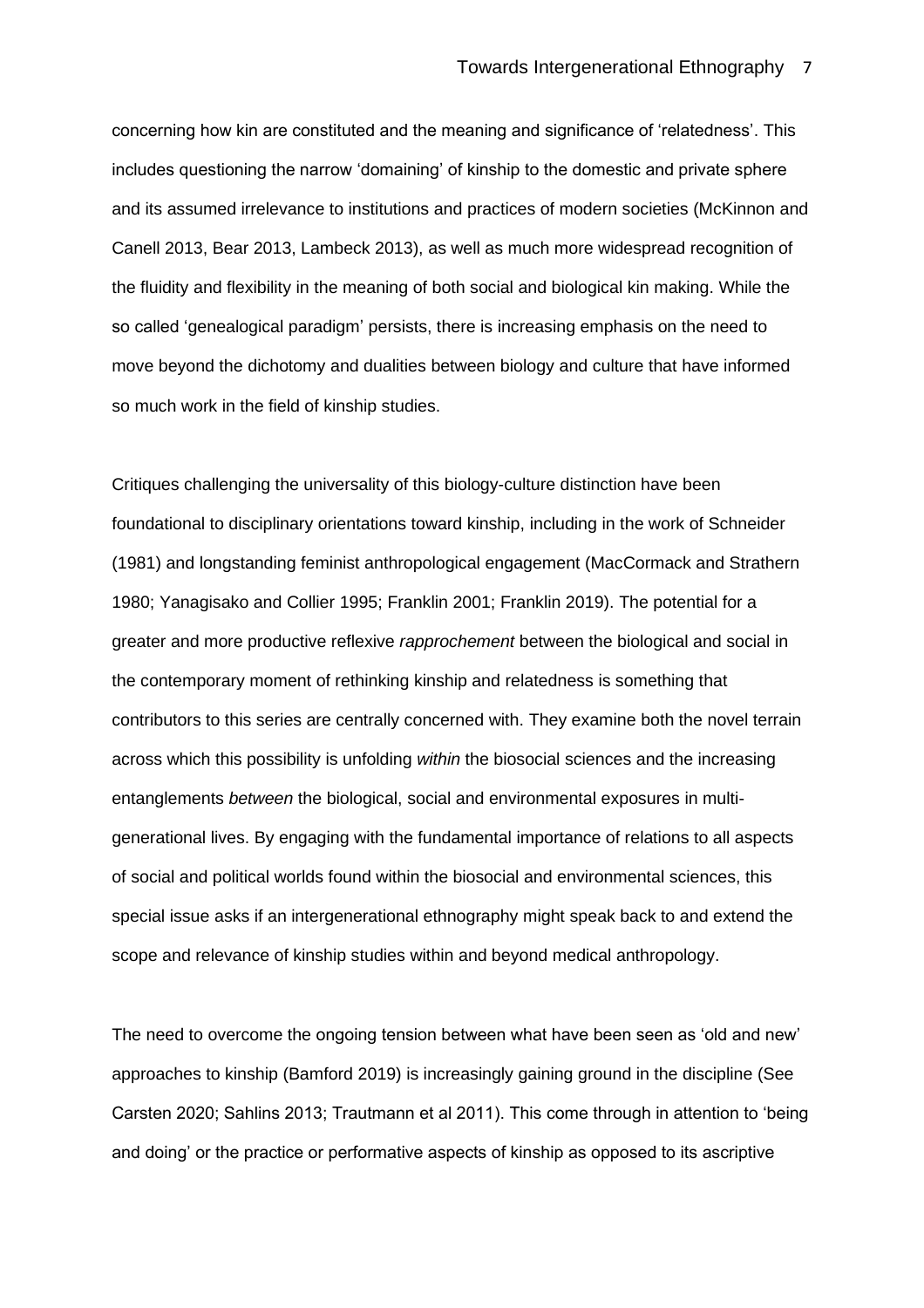dimensions (Carsten 2020, Mckinnon 2016). One arena where this focus has been generative is in rethinking the 'substance' of kinship and how it is variably materialised, in ways that include but are not limited to the biological. Building on the work of Yanagisako and Delaney (1995), who emphasised the diverse ways that kinship is naturalised and essentialised, numerous studies have responded to calls for more 'local' accounts of how 'essence, fixity and materialisation' are at stake in kin making (Mckinnon 2016). This has expanded anthropological inquiry not only to consider practices of eating, cooking or working as kinship, but also to think through the role of different bodily substances and objectifications of relatedness, in terms of food, land, houses, ancestral spirits or identity documents (Mckinnon 2016, Carsten 2019, Janowski 2007, Leach 2009). The contributions to this special issue further illuminate how intergenerational kinship is materialised by a variety of people (policy makers, gardeners, mothers, toxicologists, or family members of deceased relatives) in a number of substances (seeds, lettuces, faecal matter, epigenetic biomarkers or pesticides). The articles also crucially reflect on how and with what consequences these materializations and embodiments are made to appear universal, fixed or essential.

As Susan Mckinnnon points out, attending to the 'differences in degree of materialisation and objectification of kinship' is central to 'comprehending the structures and dynamics of hierarchy' (2016). In materializations of kinship through the biosocial sciences and environmental activism, questions of power and inequality are never far from view. For example, Michelle Pentecost's article describes the danger of a newly biologized reading of the intergenerational trauma of apartheid history in South Africa through contemporary public health approaches to violence prevention. Here, matters of kinship and power are deeply entangled.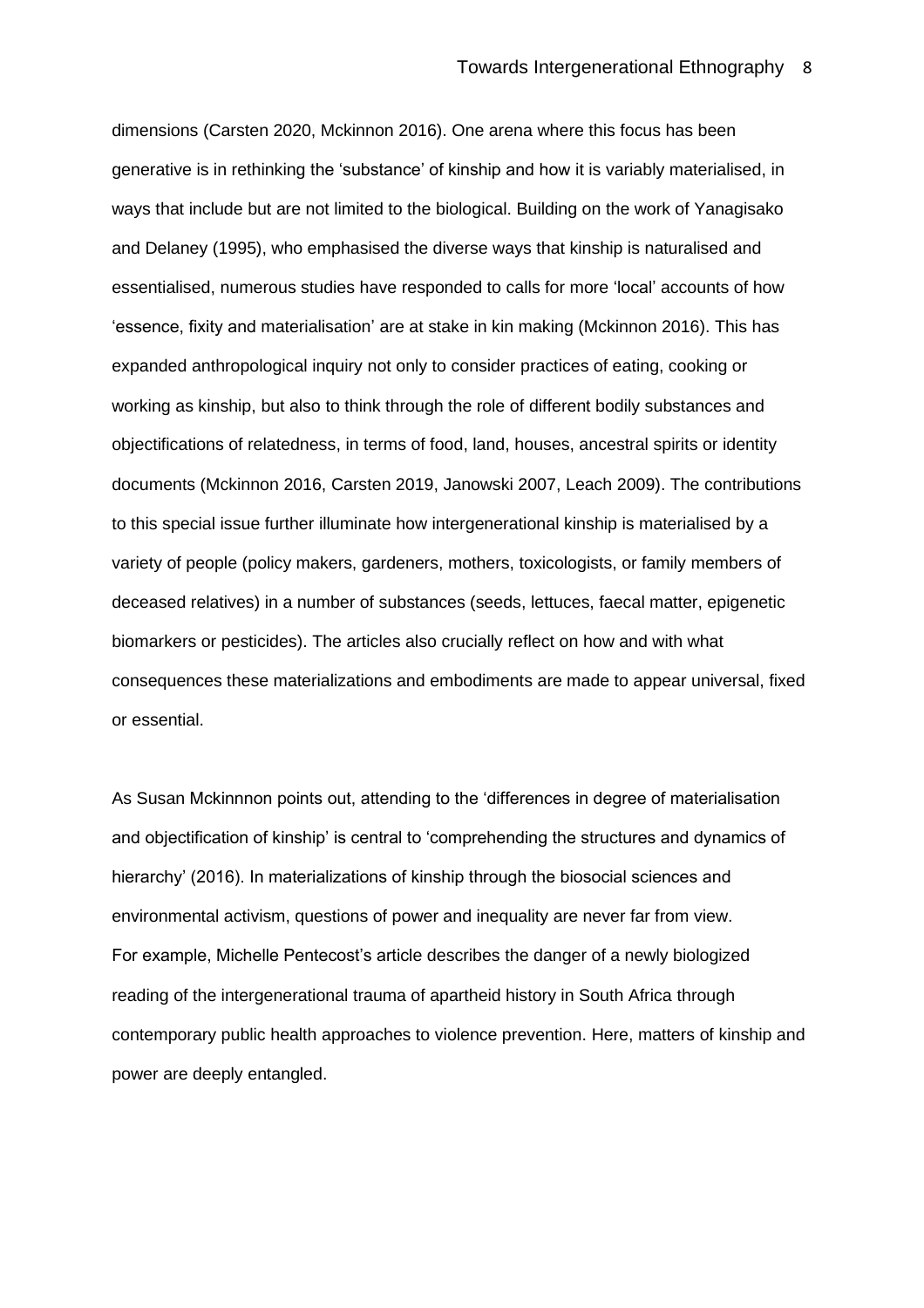The 'substance' of kinship is also being rethought at its interface with temporality, especially through efforts to resituate anthropological inquiry across the life course and beyond the ubiquitous focus on birth and death (Lambeck 2013). As Carsten points out, temporality is a somewhat neglected component of the 'imaginative potential of kinship' (2019). For Carsten, the 'mnemonic properties of artifacts' at stake in kin dynamics, whether that concerns blood, houses, food, or photographs, facilitate an entry point for examining the varied contours and ruptures that constitute the 'thickening and thinning' of kin relations over time (2019 see also Cruz 2020). As the contributions to this collection outline, the scalar dimensions of epigenetic and environmental science, often refracted through a focus on intergenerational connections and diverse materialities, place questions of temporality and kinship centre stage. This is powerfully illuminated by Stephanie Lloyd and Alexandre Larivée's contribution, in which they discuss kinship and trauma in the 'afterlife' of death among families involved in epigenetic research on suicide risk. Here, while epigenetic research maps a temporality that extends beyond a single generation, such research is also characterised by linear and individuated 'metonymic reasoning.' This linear, individuated reasoning stands in contrast to the experiences of family members, who must grapple with the ambivalent and volatile 'residues' of trauma in the always unfinished task of 'caring for the dead'.

Of equal relevance to this special issue is recent engagement with a classic theme in kinship studies: the notion of descent. While this terms' use and meaning has shifted over time, as Feeley-Harnik points out, questions of inclusion, exclusion and discrimination have been ever present in anthropological discussion of descent (2019). Early modern theories of heredity in which boundaries between bodies and places were not so tightly drawn, but instead mutually 'engendered' (Lopez Beltran 2007; see also Meloni 2019), seem to have increased relevance in an era of environmental epigenetics. The contemporary contingencies of social contexts and environment across 'the lifecourse' and between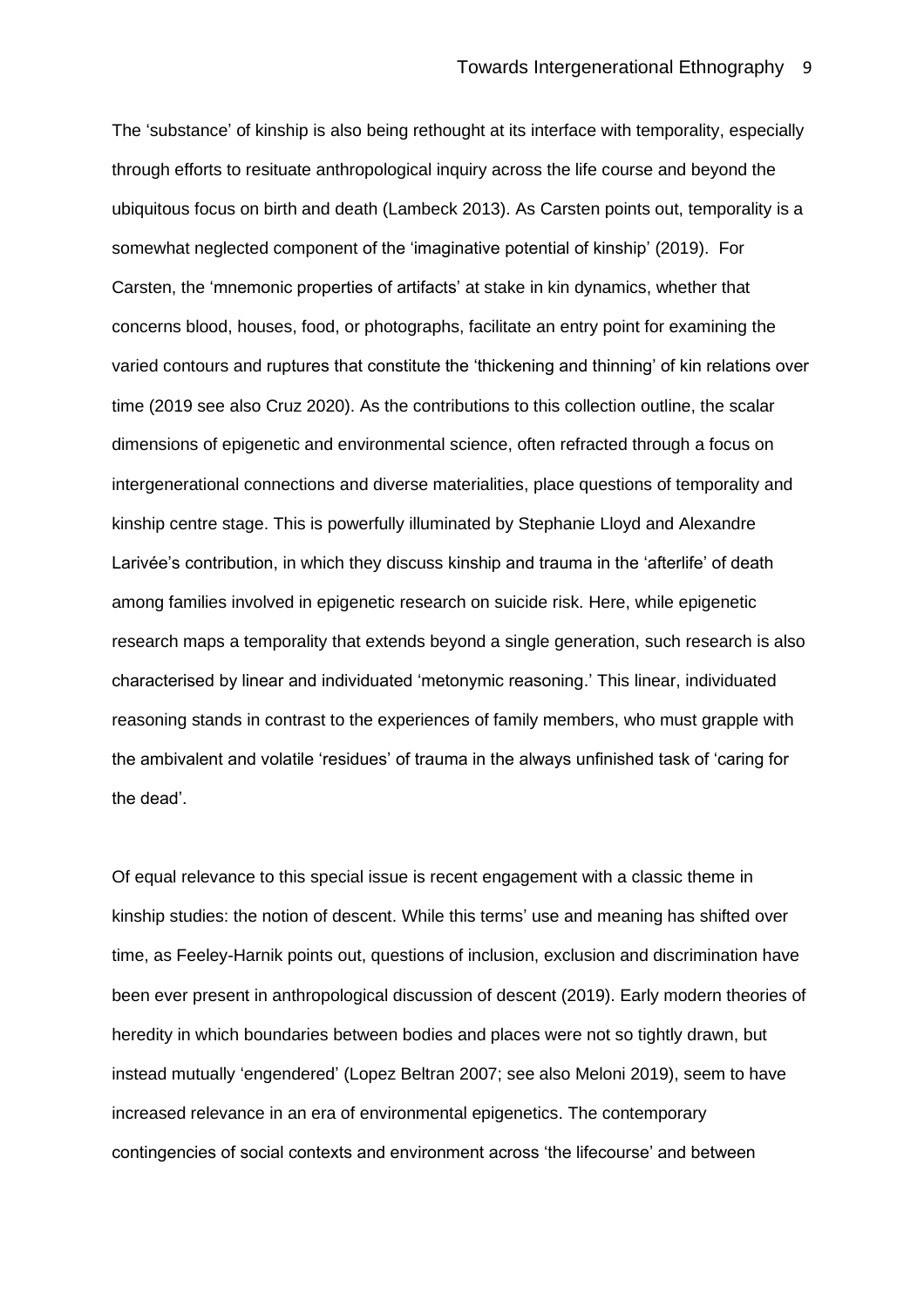generations become the new currency of biosocial research, generating new questions and concerns. As a result the assumption that there a pre-18<sup>th</sup> century notion of 'generation' embedded in humoural thinking about bodies as conditionally shaped through environments has been straightforwardly replaced with a conceptualisation of 'heredity' focused on biological units of transmission (Jacob 1973, Muller-Wile and Rheinberger 2012) may now be losing traction. Indeed historical analysts of these earlier transformations in thinking about heredity document how these changes were piecemeal, partial, slow to develop, and encompassed a range of disciplinary and social spheres of life from science of breeding to philosophy and the growth of empire (Muller-Wille and Rheinberger 2007, 2012). The lasting significance of any recursive turn in conceptual thinking about heredity and generation in the new fields of biosocial science is as such still uncertain and actively unfolding. For example, as Martine Lappe and Robbin Jeffries Hein's contribution discusses, while epigenetic research can foreground the effect of social experiences on neurodevelopment and behaviour, it also often preserves a gendered mother-dyad focus that abstracts the dynamic impact of structural inequalities. This, in turn, results in a 'temporal embedding' that newly biologizes early adversity.

At the same time, it is possible to see how ideas of inheritance are now being creatively redefined by contemporary communities. Such reworkings have the potential to transform the substance and scope of heredity. The 'in-situ' seed saving practices of gardeners and activist communities in London examined in the contribution to this special issue by Katharine Dow reveals how seeds' capacity to embody environments constitutes their inherent malleability and relationality as a form of intergenerational kinship. Such intergenerationality is both celebrated and sought in pursuit of biodiversity; a practice of 'denaturing' that stands in contrast to the 'pure line' model of heredity of industrialised model of seed production. Similar re-definitions are also powerfully illustrated in the work of other anthropologists such as Angela Garcia, who examines how heroin addiction is perceived as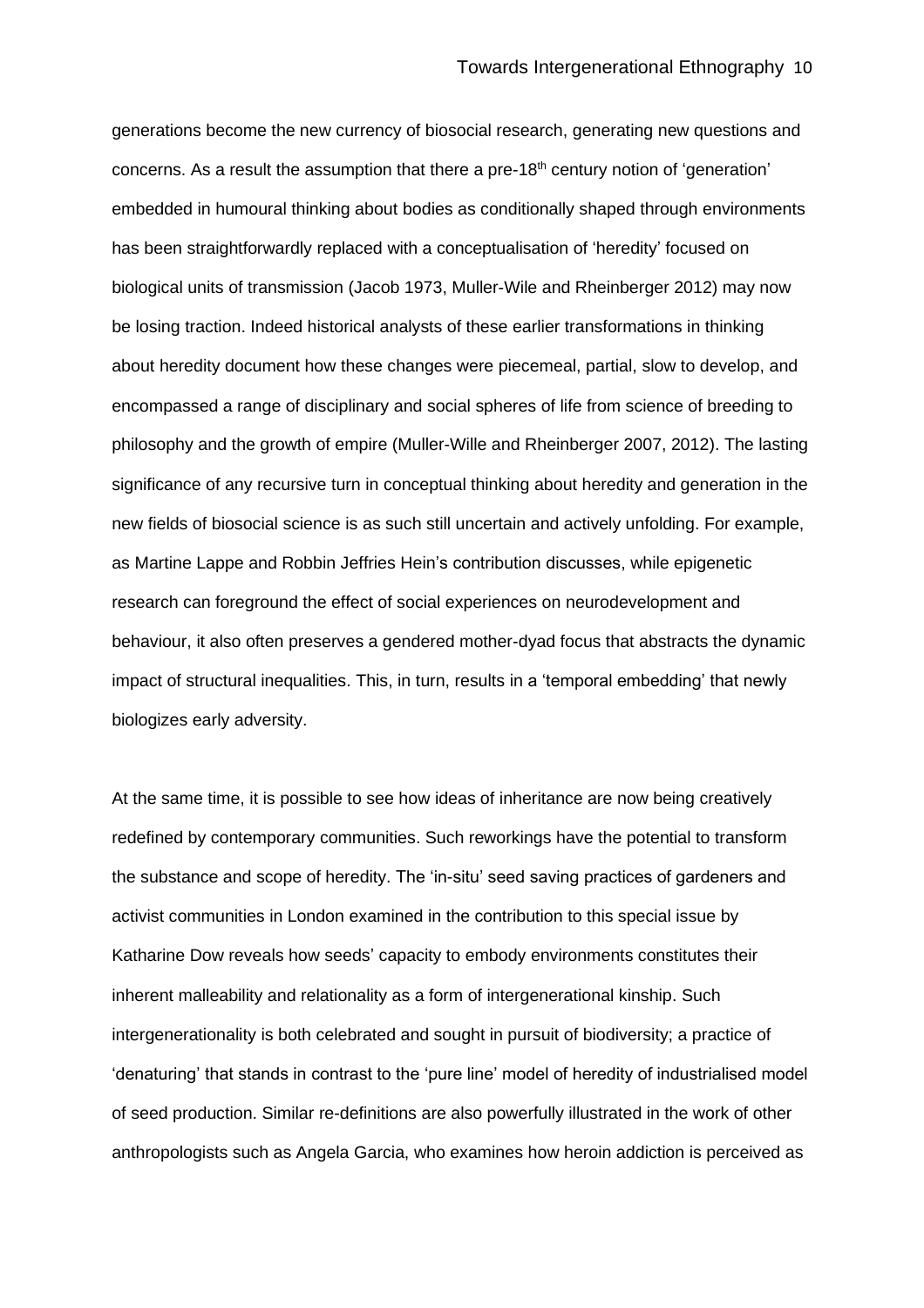a form of inheritance moving between and seeping into the lives of multiple generations in New Mexico (2014). Framed as a contemporary form of '*querencia*' (meaning inheritance or belonging referring to both property or also 'love of the land'), Garcia's work demonstrates how such an intergenerational understanding has both productive and destructive consequences (2014:101). Kinship ambivalence is also outlined in a recent special issue of *Ethnos* edited by Lotte Meinert and Lene Grøn (2019). Productively unpacking what and how things 'run in families,' they consider kinship and descent through the productive prism of contagion to examine 'how intergenerational transmissions are experienced, how they are constituted and what they comprise' (2019: 584). Furthering a collective effort to move beyond the distinctions between social and biological, their discussion of 'contagious kinship' illuminates how intersubjectivity and indeterminacy, as well as ambivalence, are defining elements of understanding cross and inter-generational inheritance.

While new ways of thinking about descent and heredity are now emerging, it is nevertheless also true to say, as Sarah Lamb points out (2015), that the notion of 'generation' has not yet been widely used in anthropology. This is despite evidence of its utility as a 'powerful analytical lens for studying society' (Alber et al 2008), including key themes such as 'modernity' or 'care' (Cole and Durham 2007) and recognition of its specific political relevance in identified national contexts (Comaroff and Comaroff 1999). It is a conceptual terrain which has particular relevance in this lived moment of the global pandemic caused by the novel coronavirus Covid-19, which has and continues to have devastating impact for families and communities. Both the disease and the consequences of efforts to control the virus are having drastic generational and inter-generational consequences (Cohen 2020). It is a time when Sophie Day's notion of 'demographies' in flux' (2012) seems particularly apposite, and when examining social reproduction or 'social heritage' (Meinert and Gron 2019), as this concerns intergenerational transmission and dynamics through the lens of ethnography, is particularly urgent.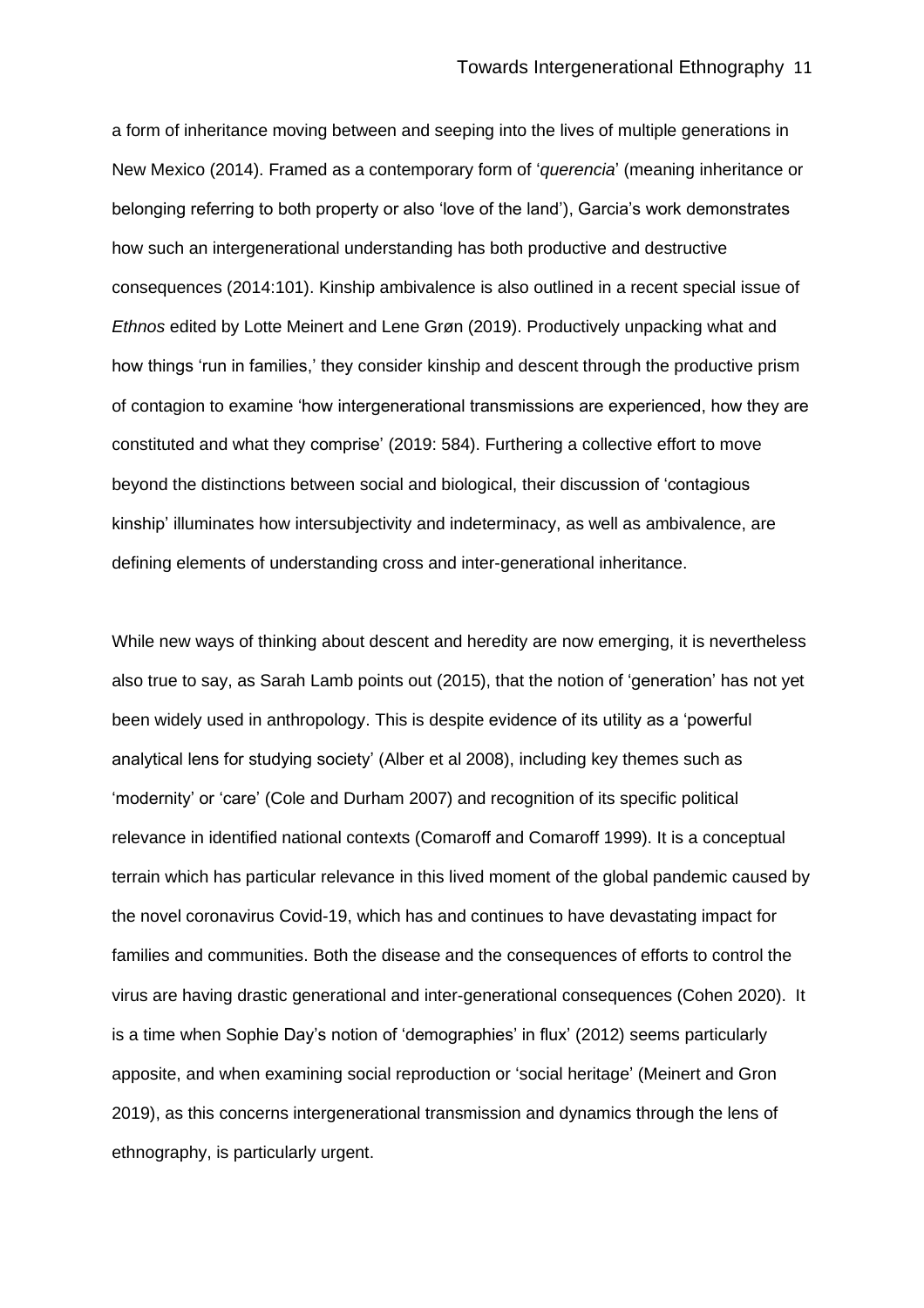Critical reflections on the meaning of kinship studies for the discipline have frequently drawn on Ladislav Holy's important idea that 'new insights into kinship have been gained as they are always gained through shift[s] in contextualisation' (1996:6) (see also Franklin and McKinnon 2013 and Bamford and Leach 2009). In the rest of this introduction, we expand on this point to critically examine how particular shifts in contextualisation, relating to the emergence of a discourse of epigenetic inheritance and the embodied intergenerational impact of environmental exposures, provide new methodological and theoretical opportunities and challenges for how we rethink kinship in intergenerational times.

## **(Epi)genetic inheritance and intergenerational relatedness**

This special issue contributes to a growing focus of ethnographic attention on the emerging terrain of epigenetic science (Landecker and Panofsky 2013). Authors use the lens of ethnography to understand what aspects of the biological and social materialise and transform the meaning of intergenerational transmission in the context of epigenetic research. Articles included here focus not only on scientific findings but also research methodologies and modes of research subject recruitment in epigenetic inquiry, and in how epigenetic knowledge is translated into public health. Contributors consider how the 'literalisation' (Strathern 1992) of intergenerational relatedness in the context of epigenetic research in cohort studies dynamically informs the doing of biosocial science, as well as the structural inequalities that continue to shape global health and research participation.

Cross-generational transmission, mostly centered on fetal and maternal environments, has become a focus of social science inquiry, and critical engagement has been acutely attuned to the gendered norms of blame and responsibility (Richards 2015, Kenny and Muller 2017). As Lloyd and Larivée's contribution points out, the family is now viewed as a particular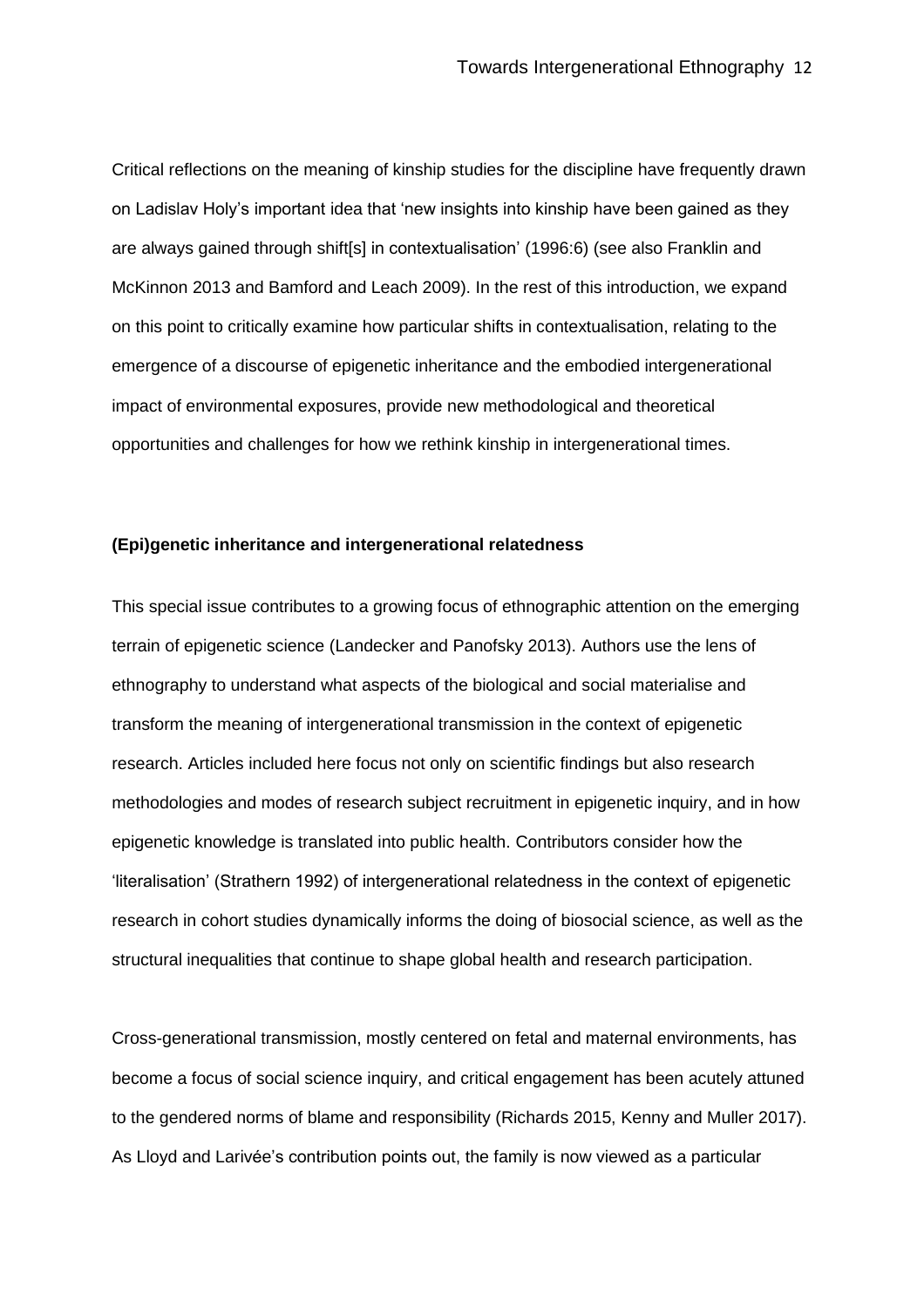"ecology of risk and repair"; a dynamic socio-historical context of inter- and crossgenerational relations that is seen as directly shaping future biological and social health outcomes. Other contributions similarly reflect on how ideas of the intergenerational family move across domains of expert knowledge and get folded into policies informed by epigenetic research, for instance in social policy discussion concerning violence and health prevention in South Africa as analyzed by Michelle Pentecost, and as compared to lived experiences of oppression in the U.S., as discussed in the work of Martine Lappé and Robbin Jeffries Hein. In such studies, questions of the 'life-course' are placed centre stage. Early exposures to social and biological environments become reconfigured as vital to the shaping of mental and physical health later in life, reconfiguring the temporal terrain of genomics and epigenetic inquiry (Lappé and Landecker 2015).

Questions concerning 'adversity' and 'resilience', particularly in childhood, are foregrounded in epigenetic research defined by certain forms of social experience and exposures. But as noted by Lloyd and Raikhel (2018) 'adversity' frequently becomes black boxed, singular and homogenised in epigenetic research that focuses on identifying the biomarkers and biosocial pathways that link these early experiences to later life health outcomes and mental wellbeing. These aspects of epigenetic research are of central significance for many contributors to this special issue as they critically examine how and with what consequences the 'flattening' of social and biological factors (Landecker and Panofsky 2013) transform the meaning and scope of intergenerational relatedness. This is particularly evident in the contribution by Lloyd and Larivée examining epigenetic research focused on the relationship between exposure to adversity in childhood and suicide risk where the role of different generations of kin is central to psychological autopsies. It is also relevant in the work of Pentecost examining how different generational experiences of adversity, in this case social experiences of post-apartheid violence in South Africa, are central to social policy shaped by a focus on the biological imprinting for future lives.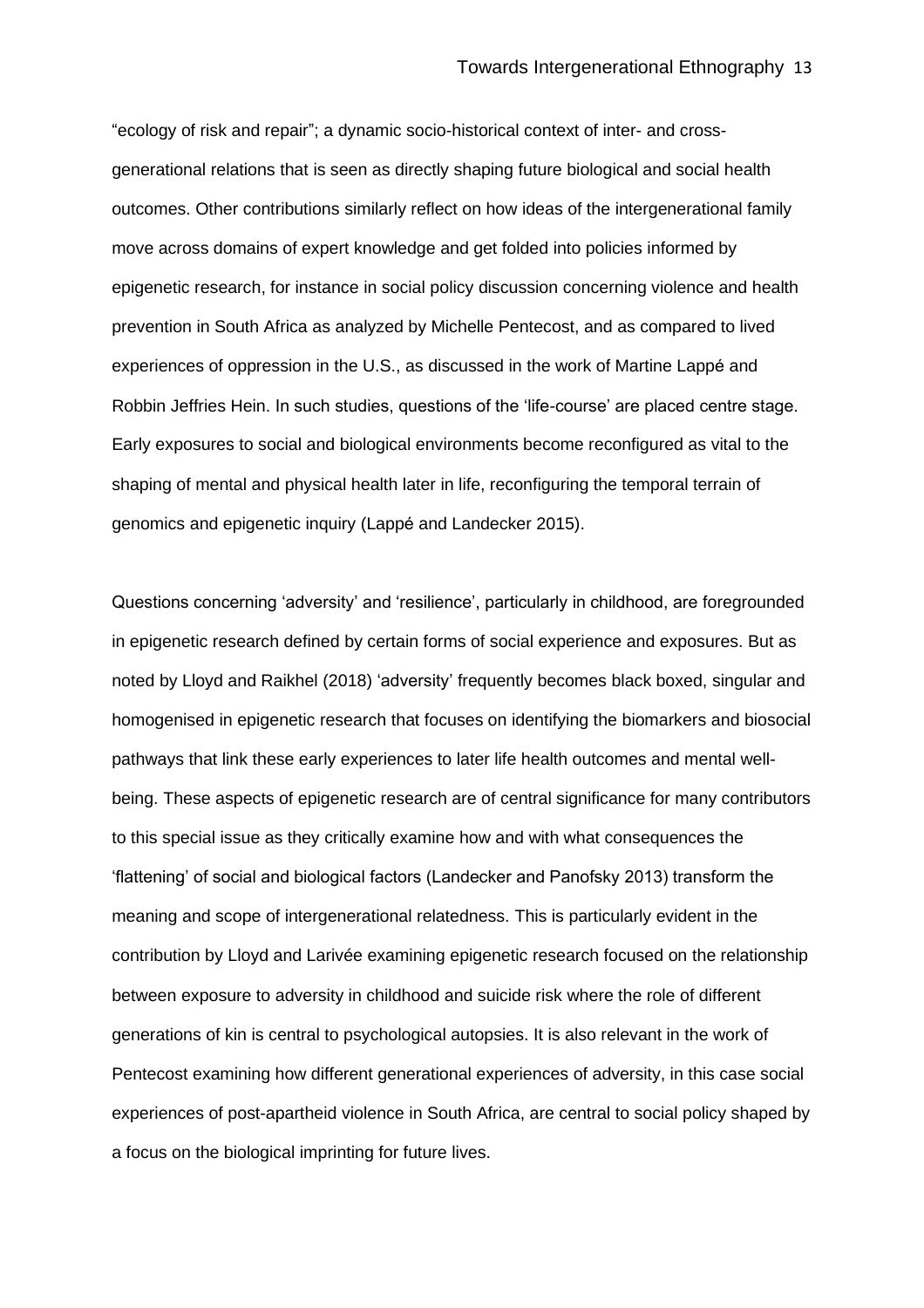Longitudinal birth cohort studies often aim to include two or more generations of participants to examine the epigenetic effects of social and environmental exposures in "early life," including preconception. They provide an important context and resource for biosocial research, but also act as a 'technology of' the biosocial (Gibbon and Pentecost 2019).<sup>1</sup> At the same time the expanding relevance of the DOHaD hypothesis (Developmental Origin of Health and Disease) across a range of global health interventions, which typically focus on family social relations in the 'First 1,000 days of life', provide another site of inquiry for the shifting focus on intergenerational dynamics. This raises important concerns about how a gendered maternal responsibility for the health of future generations is being underlined in global health (Pentecost and Ross 2019). As Emily Yates Doerr points out, while the focus of these and related global health initiatives has seemingly shifted from individual bodies and questions of choice to a broader context of intergenerational relations, the 'social' at stake continues to be often narrowly defined and unidirectional (2020; see also Valdez 2018).

Anthropologists are also considering how epigenetic science and other biosocial sciences have the potential to articulate a wider politics concerning intergenerational inheritance as this relates to colonial legacies and histories of trauma and abuse. As Kim TallBear points out, there are long standing concerns about how science, including genetics (and now also now epigenetics) has been used to define, discriminate and itself cause harm in Indigenous communities (2013). Nevertheless, the potential use of epigenetic science as a resource in materialising the emotional and physical trauma of historical colonialism in some cultural arenas is an emerging area of anthropological inquiry. In their work among Aboriginal communities, Megan Warin and colleagues examine how epigenetics can provide a

 $<sup>1</sup>$  They are also an emerging site of inquiry and intervention for novel ethnographic research as demonstrated by</sup> the work of the recently established Biosocial Birth Cohort Research Network by Sahra Gibbon at UCL that includes anthropologists, political scientists and epidemiologists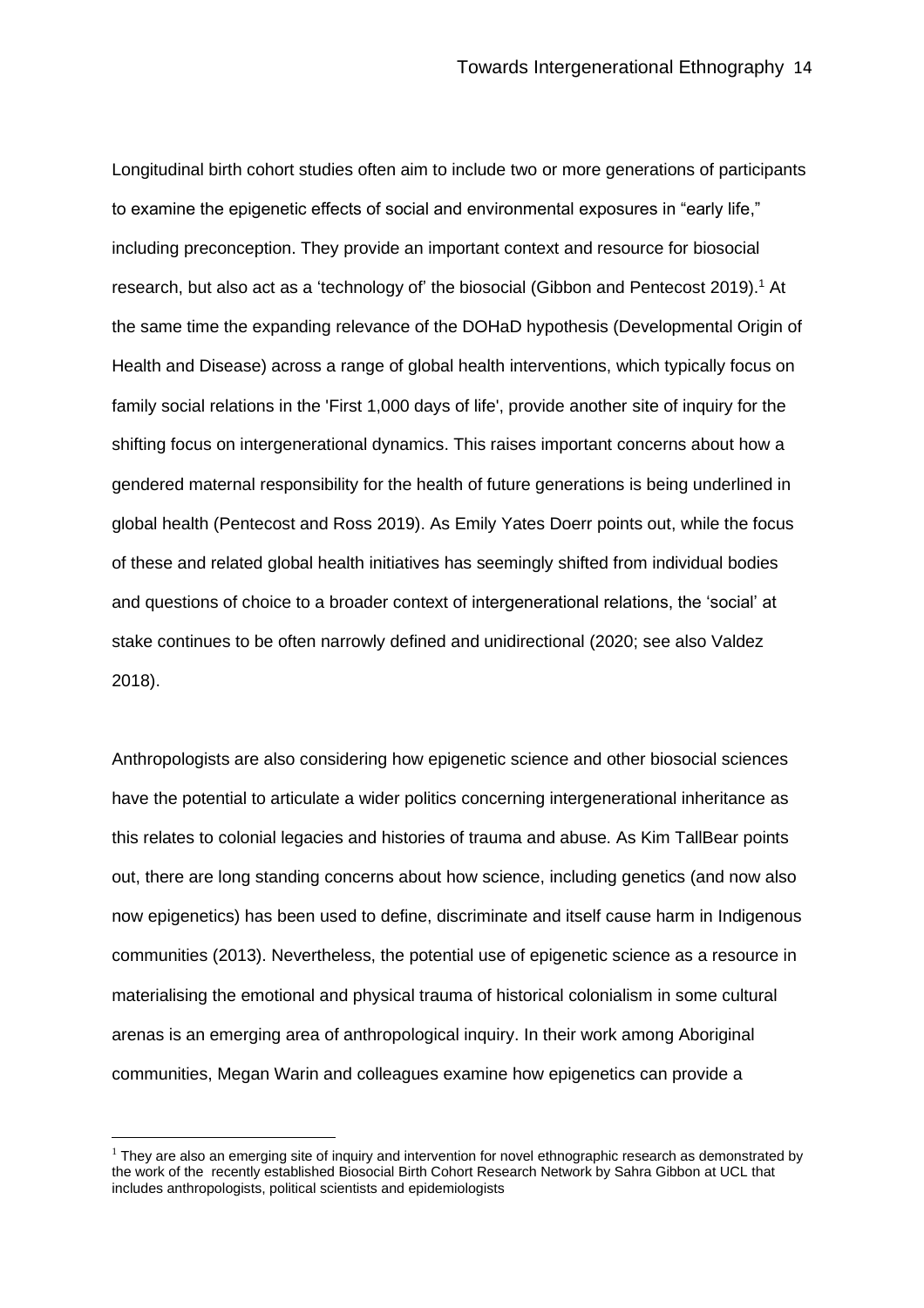powerful means of articulating and politicising embodied intergenerational inequalities (2019). In some contexts, such as the situations of toxic industrial exposure in Nanjing, China, discussed by Janelle Lamoreaux, epigenetic thinking may have the potential to bring about accountability for environmental harm. In other contexts, such as those discussed by Pentecost, a generalising concept of 'epigenetic trauma' that is abstracted from sedimented histories of colonialism and uneven social infrastructure undermines the potential for reparative justice.

#### **'Chemical Kinship', Toxic Relations and Exposed Biologies**

While there is a long history of activism and scientific inquiry concerning the embodied and intergenerational effects of chemical pollutants (Carson 1962), this work has taken on an increased urgency in an era of accelerating and increasing degradation of the environment through global expansion of industrial and chemical industrial infrastructure. Anthropologists have responded by identifying novel chemical objects and social contexts of inquiry to examine how they contribute to but also disrupt the reproduction and the maintenance and survival of kin (Hoover 2017, Murphy 2008). The work of anthropologist Vanessa Agard-Jones in examining the role of endocrine disruptors in the Caribbean has demonstrated the extent to which attention to questions of toxicity and exposure bring to the fore shared violence and harm. Here what Agard-Jones describes as 'chemical kinship' (2016) highlights a 'cynical' form of relatedness, where community is built through harm. Chemical kinship has also been discussed as a move away from an anthropological focus on lineage toward a feminist and anticolonial "tentativeness towards making normative claims about chemicals because, like kin, these materials are never entirely good nor bad" (Balayannis et al 2020).

Reflecting many communities growing concerns about toxicity and 'exposed biologies' (Wahlberg 2018), contributors to this special edition examine how people are studying and thinking through the intergenerational effects of chemical contamination, inheritable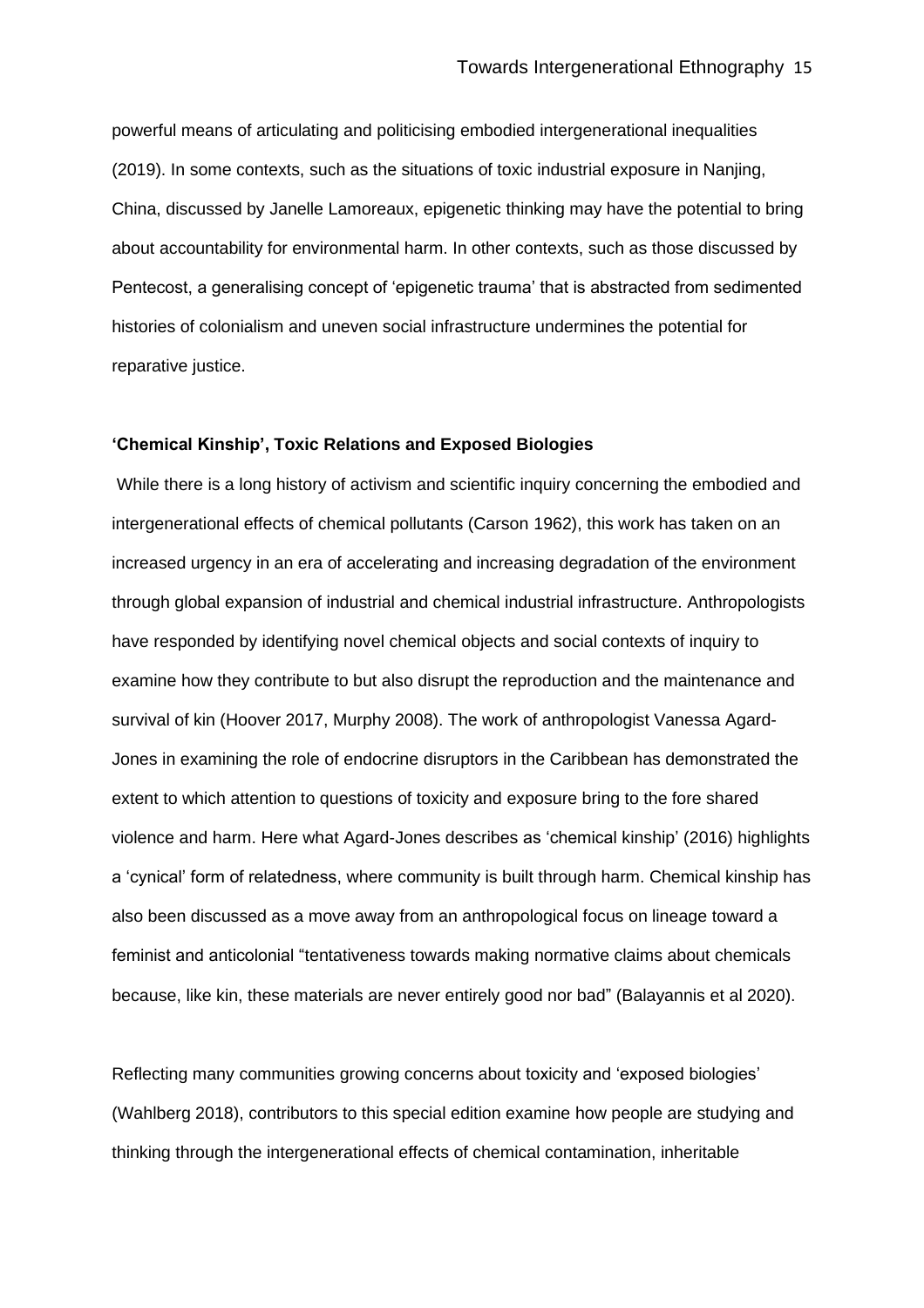environments, and the sometimes ambivalent and violent nature of kinship (Franklin and McKinnon 2001). If intergenerational relations are understood not only as occurring through blood and genes, but also through seeds, industrial chemicals and microbiomes, how are the environmental and economic problems of late capitalism making and unmaking kin? Janelle Lamoreaux's contribution discusses how the rise of what has been called 'generational toxicology' has led to an increased focus on the intergenerational effects of chemical exposures. Conducted through genotoxicity, epigenetic and birth cohorts studies, such science raises questions about the how the idea of 'passing down pollution' gets materialized in practice. Such science also raises important questions for anthropological reflection – on both the possibilities of understanding kinship in and through environments, as well as the risks of reproducing developmental and gender norms through research.

The meaning of toxicity for intergenerational relations and kin is also being shaped by diverse histories. Foregrounding varied histories of the 'biosocial' (Meloni 2019), including indigenous knowledge and alternative nature-culture understandings (Escobar 2016), is vital to articulating the expanding possibilities for intergenerational ethnography in urgent social, political and environmental times. Lamoreaux (2016) has referred to such history as 'epigenetic lineages' (2016). In her earlier work, constituting the environment 'as a person' in Chinese toxicology science does not entail a repertoire of cultural meanings that individualizes (maternal) blame, but instead reflects different histories of science and personhood that can point to alternative idioms and contexts of collective responsibility (Lamoreaux 2016). Such attentiveness is also central to the work of Elizabeth Hoover, who demonstrates in her ethnographic work in the Mohawk community of Akwesasne how exposure to the environmental contaminant PCB, itself a product of unequal distribution of industrial waste, has facilitated community efforts to reclaim reproduction in 'de-colonized' terms (2017). In this special issue, Amber Benezra's contribution on transnational microbiome research shows how microbes are increasingly being reimagined as kin, which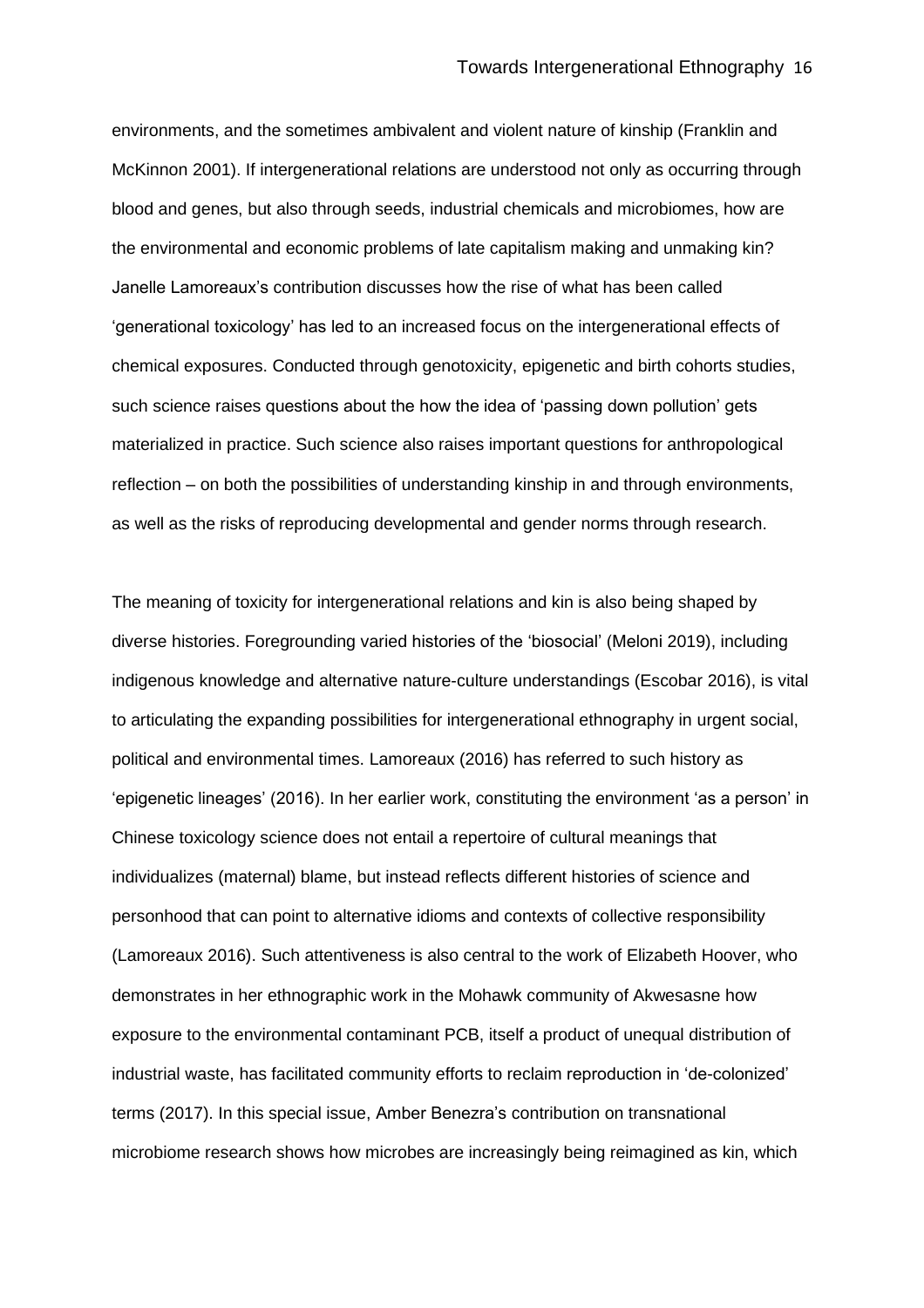are made and unmade through multiple environments of exposure. Further she asks readers to consider how social scientific renderings of microbes as kin often elide the Indigenous cosmologies from which they implicitly draw. Here, relations are absences; the result of overlooked scholarship, institutional hierarchies, and unequitable knowledge making processes that go beyond the world of microbial science to medical anthropology itself. Such research shows that attentiveness to modes of 'kinfullness' (Benjamin 2018) that pre-exist or are reconfigured by studies of environmental exposures is important for thinking through the possibilities of "being in good relations" (Tallbear 2018).

Questions of stratification are central to much of this arena of inquiry and remain a core concern for the contributors to this special issue. Inequitable infrastructures of power and resources shape the intergenerational possibilities of (un)making kin. Building on the insights of Donna Haraway (1990) and Sarah Franklin (2013), who have consistently emphasised how reproduction is a process that does not 'just end at the skin' or 'in the body', the work of Michelle Murphy (2008; 2013; 2017) has been vital in attending to the modes of 'distributed reproduction' that move far beyond individual bodies. For Murphy, this includes the transgenerational and temporal effects of not only 'chemical infrastructures' but also 'state, military, agriculture and economic architectures… of capitalism and colonialism (2018; see also Murphy 2013). What is required, she argues, is an ability not only to track this complex dynamic but also to examine 'how it unfolds, is contested, regulated and lived' (2018). Others are now responding to this challenge by considering how questions of toxicity, power and justice in diverse global arenas are inseparably entangled (Liboiron 2018; Agard-Jones 2016).

Importantly, this recognition may not only precipitate novel modes of healing (Langwick 2018) but also what Ticktin (2019) refers to as 'speculative futures of care,' an expansive mode that can engage questions of social justice and biological ecologies at different scales.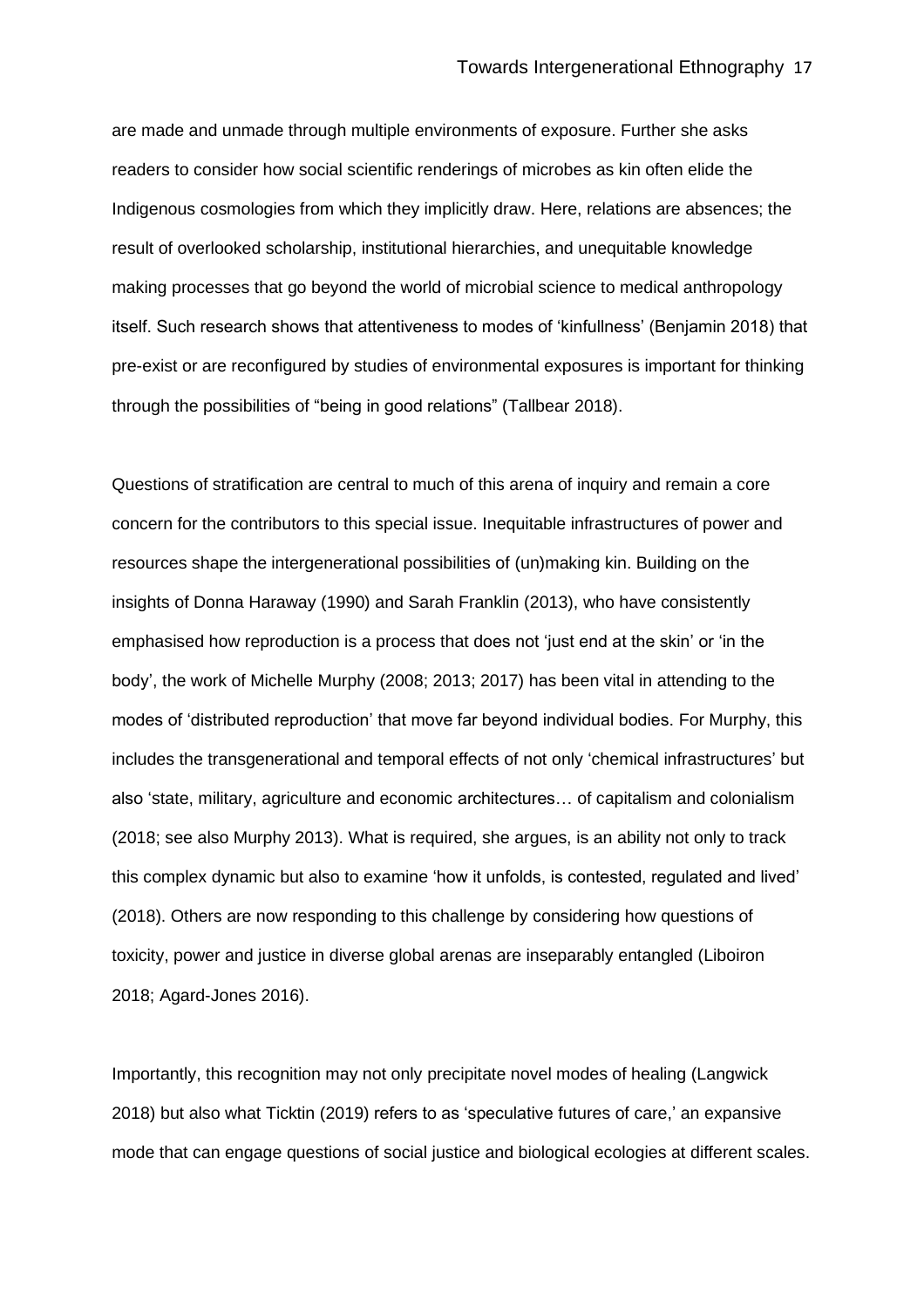At a moment of global attention, including youth activism around climate change and environmental inheritance, a key question is whether intergenerational influences of toxic exposures become an effective means of galvanizing hope and care for future generations and across species. Addressing uneven and inequitable toxic relationalities and exposed biologies is a significant challenge for anthropology and ethnography, and of central concern for contributors to this special issue.

### **Outline summary of papers**

Kinship, place and intergenerational transmission are productively aligned in Katie Dow's examination of seed saving practices among environmental activist communities in London. Dow demonstrates not only how idioms of kinship, care and parenting are put to work, but also how in-situ seed saving, sharing and swapping becomes itself a vehicle for sustaining intergenerational kin relations. Moving beyond the framework of gene fetishism, the practices outlined in this article bring to light new 'alternative' kin making practices and imaginaries that emerge with and through plants, environments and people. In contrast to the 'de-natured' commercial seeds whose origins are often obscured it is the 'embodied ecologies' (Ford 2019) of seeds which are foregrounded as 'always bringing their worlds with them' in these activist communities. Drawing a parallel with Strathern's theorisation of individuality and diversity in English kinship we see how 'accretion of diversity' is also at work in seed saving practices, where individual seed entities become relationally embodied by their growing environments. The 'bloody marvel' lettuce (its naming wonderfully evoking local ecological origins) and the social practices that produce it point to the emphasis among local seed saving communities on sustaining biodiversity and inherent malleability in the always embodied relationship between seeds and their environments.

Like seeds, the focus on microbes in Amber Benezra's contribution also challenges us to rethink the constitution of bodies, environments and kin as embodied ecologies that are in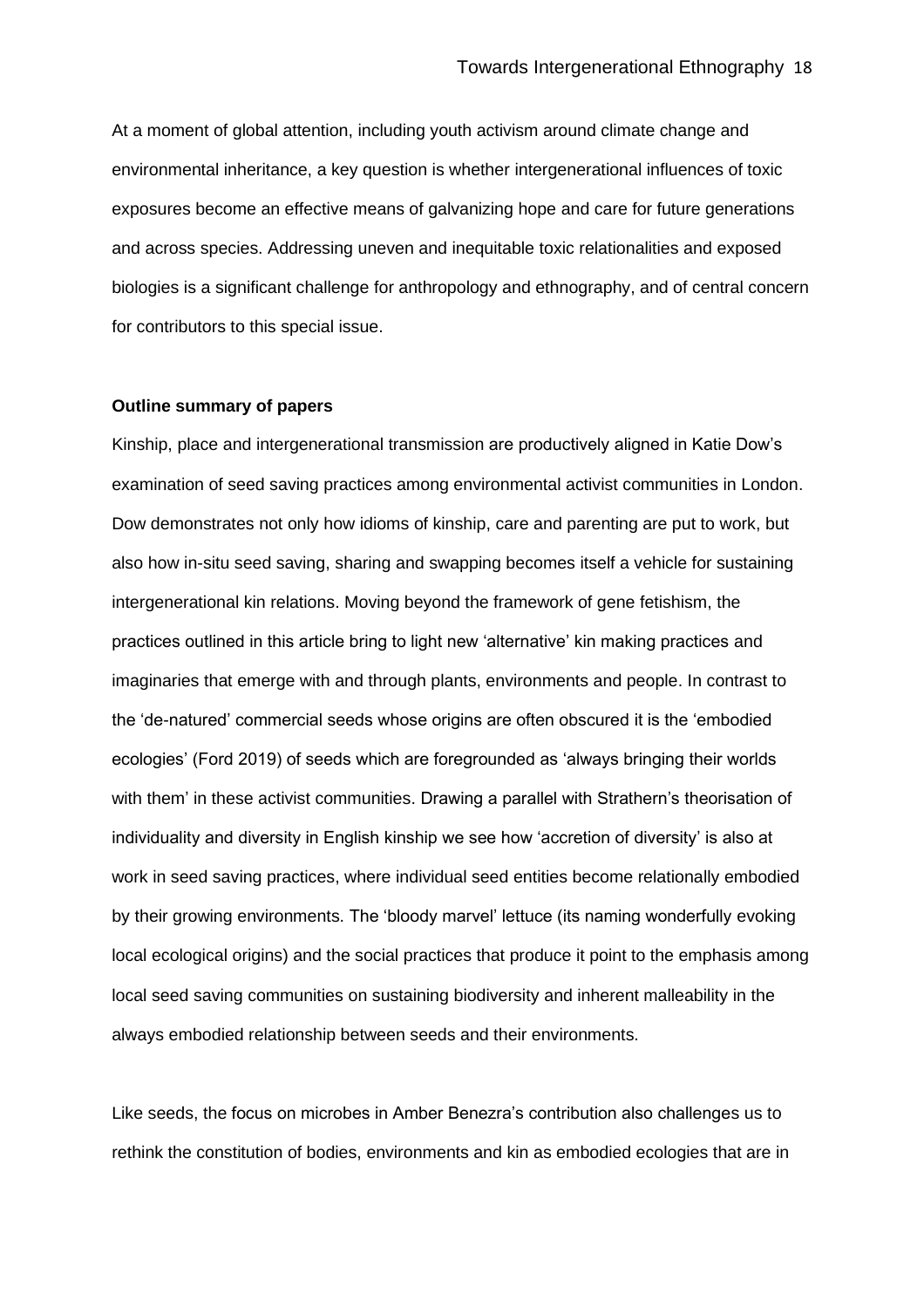infinitely entwined in both multi-species and intergenerational forms. Drawing on her work examining microbial science in the US, and also field research with a birth cohort study in Mirpur Dhaka focused on nutrition and the microbiome, she evokes the idea of environmental kin. Centering kincentric ecologies from Indigenous studies, Benezra discusses issues of reciprocal accountability in more-than-human relations and citational politics. Ultimately, understanding microbes as kin points to new challenges and opportunities for biosocial research and interdisciplinary dialogue, opening up questions about how family, food, healthcare and socioeconomic inequality become intergenerationally linked.

Janelle Lamoreaux's article also focuses on non-human kin by thinking with and against toxicologists who study the intergenerational effects of exposures. Based on research conducted in China, Lamoreaux emphasizes how different approaches to gene-environment interaction research bring forth an idea of inherited toxicity that finds meaning in a context where both national population quality and the continuity of familial lineage are stressed. Such intergenerational methods, then, not only show how central ideas of (epi)genetic inheritance, heterosexual reproduction and normative sexual development are to toxicology. They also show the possibilities that may unfold from within environmental science and activism by considering toxic non-human substances as kin.

The focus on epigenetic research, particularly related to the consequences of traumatic or violent early life experience and 'adversity' in intergenerational kin relations are foregrounded in each of the remaining contributions to this special issue.

This includes Martine Lappe and Robbin Jeffries Hein's examination of epigenetic science in the US and Canada focused on exposure to early adversity, trauma stress. They illuminate how telescoping in on this life stage, whilst potentialized as a form of social and political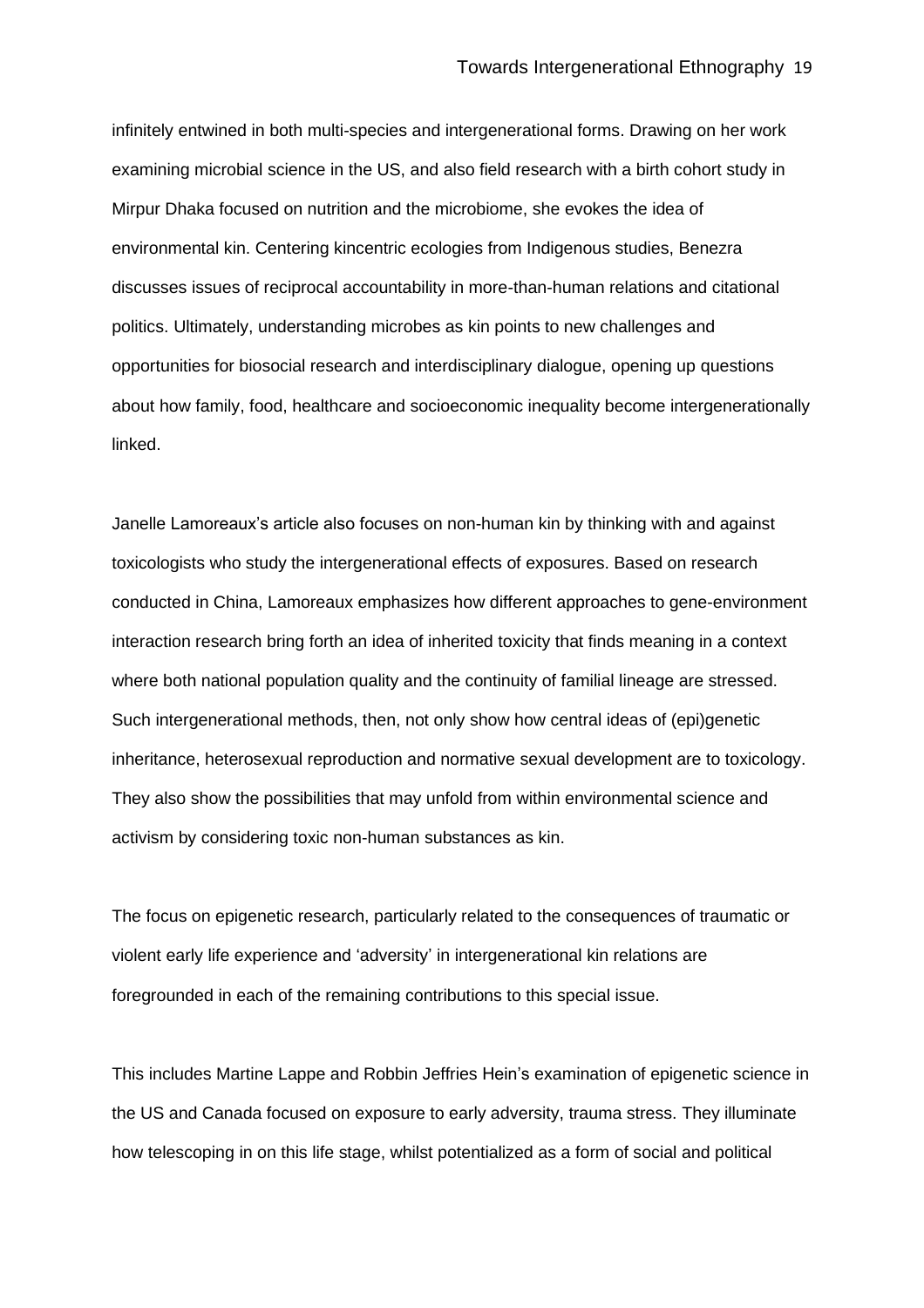intervention on development processes, also omits broader historical conditions and social structures. They outline how the methodological limits of focusing on early life experiences results in a 'temporal embedding of experience' and ultimately a 'biologisation' of early caregiving environments. In the context of North American histories of inequalities, repression and subjugation such research ultimately, they argue, reproduces gendered notions of kinship that narrow the locus of epigenetic research to discrete relationships (mostly mother-child dyads), and biomarkers. They make a powerful case for ethnographic intervention that can recalibrate the emerging epigenetics of exposure to early adversity in ways that include wider historical and social dynamics.

Resisting a newly biologized rendering of trauma is also the focus of Michelle Pentecost's discussion drawing on ethnographic research in Khayelitsha in Cape Town, South Africa where epigenetics is being speculatively inflected and resourced as an embodied manifestation of apartheid history in the context of violence prevention programmes. Moving from a focus on epigenetic science to policy and public discourse Pentecost, like other contributors, points to the dangers of an epigenetic lens, centred here on examining cycles of violence in poor communities in South Africa. We see how translating trauma into data points and biomarkers 'simplifies' complex histories of apartheid violence. Ethnographic research with a cohort of families in the region further illustrates how the anticipatory logics of prevention that emerge from epigenetic framings of trauma shape the gendered investments of kin and families, manifested in this case as extreme anxiety concerning male children. Making use of feminist relational ethics she contests the 'easy default' of molecular explanations and approaches which effectively contribute to the very cycles of violence they aim to prevent by occluding the 'social sedimentations' of colonialism, gender norms and racialization.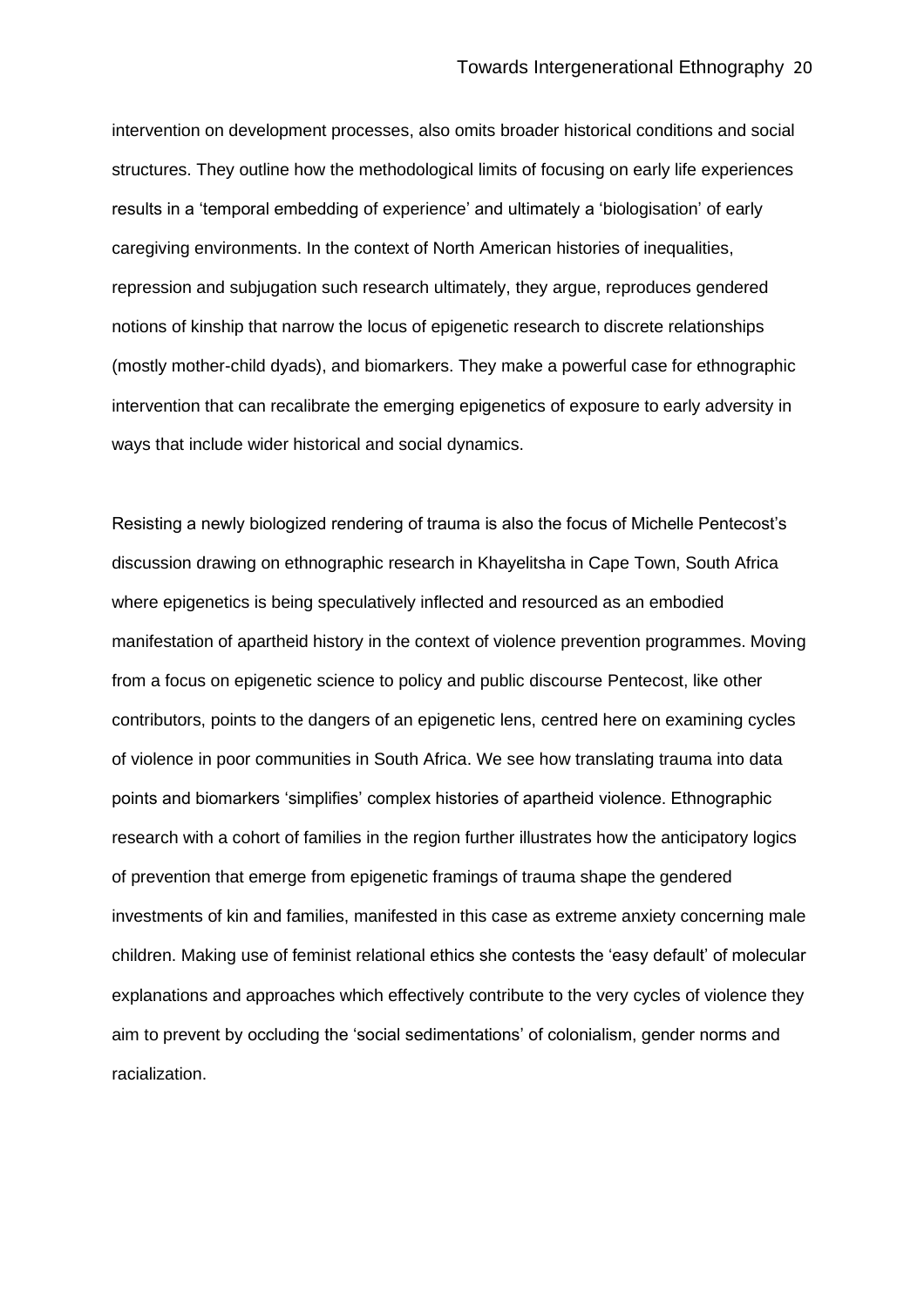The devastating and tragic effects of early trauma are also the focus on Stephanie Lloyd and Alexandre Larivée's examination of epigenetics of suicide risk among families in Canada, as part of their research with the McGill Group for Suicide Studies (MGSS), making use of ethnographic interviews with families whose deceased relatives have died in this way. While the brains of these individuals are the focus for epigenetic studies of suicide risk, the relatives of those who have died nonetheless have an essential role, acting as a 'proxy' for the dead in providing retrospective accounts of the deceased person's life for the researchers as part of a psychological autopsy. For both families and scientists, the 'afterlife of death' shapes their experiences and understanding. Yet the individuated linear models of kinship and trauma 'inscribed' on the MGSS rendering of suicide risk stand in contrast to the relational and shared narratives of trauma and care that shape families' experiences. The processual, subjective entanglements of life always lived 'in post' evoke diverse articulations of 'chemical kinship' (Agard-Jones 2016), where the legacy of toxic relationalities and care are hard to disentangle, forming 'residues' that shape lives and social relations across multiple timescales. Here, traversing a tension between 'preserving' and 'following' the dead in making sense of the past and the future we see how families enrolled into epigenetics research of suicide risk struggle to align the linear, often negative and individualising narrative of neurobiological risk with their own unending efforts to understand the reasons for family member's suicide.

#### **Conclusion**

In reflecting on how genes, microbes, sperm, seeds and other bio substances absorb and reflect environments and exposures of many types, the papers in this special issue foreground what anthropology's long tradition of kinship studies brings to a burgeoning popular and scientific interest in cross- and inter-generational transmission, inheritance and interdependencies. They also consider how ethnography might inform and also itself be informed by such intergenerational research. This special edition underlines that 'staying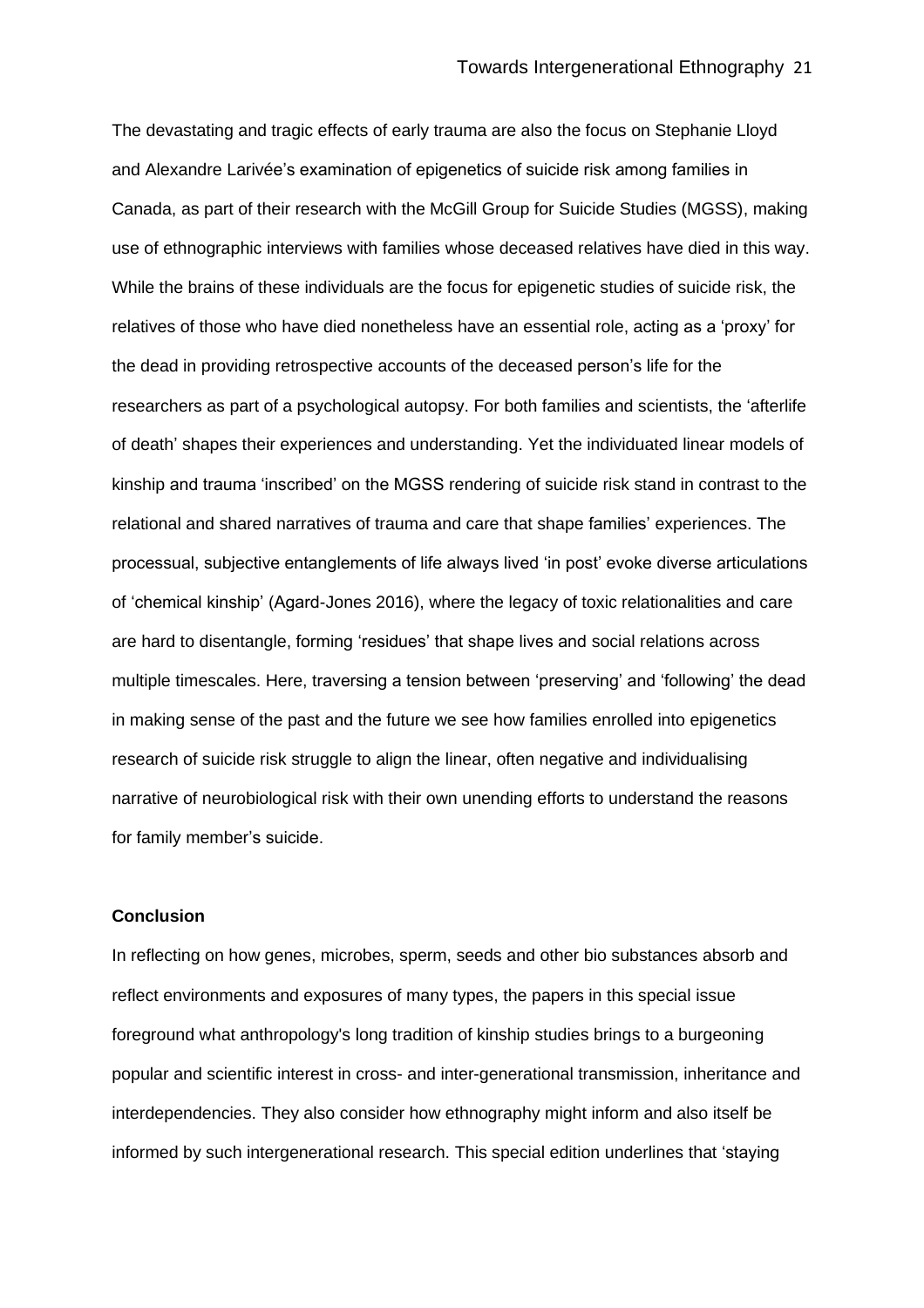with the trouble' (Haraway 2016) of ethnographic engagements that centre on how and with what consequences intergenerational kin are being made and unmade in terrains that encompass and connect biosocial research and environmental change is paramount. This is an increasingly vital task as we join others in thinking about how to both simultaneously resist and retool kinship as an analytic in 'intergenerational times'.

## **Bibliography**

Alber, E., van der Geest, S., Whyte, S.R. (Eds.), 2008. *Generations in Africa: Connections and Conflicts*. LIT Verlag, London.

Agard- Jones, V (2016) Ep 35 Cultures of Energy Podcast. CENHS September 29<sup>th</sup> <http://culturesofenergy.com/ep-35-vanessa-agard-jones/>

Agard-Jones, V. (2013) Bodies in the System. *Small Axe* 17(342) 182-192

Bamford, S (ed) (2019) *The Cambridge Handbook of Kinship*. Cambridge University Press

Bamford and Leach (2009) *Kinship and Beyond: The Genealogical Model Reconsidered*. New York, Oxford: Berghahn Books.

Balayannis, A. & Garnett, E. (2020). Chemical Kinship: Interdisciplinary Experiments with Pollution. *Catalyst: Feminism, Theory, Technoscience,* 6(1), page 1-10.

Benjamin, R. (2018) 'Black AfterLives Matter: Cultivating Kinfulness as Reproductive Justice.' In Clarke, Adele E. and Donna Haraway (eds*.) Making Kin Not Population*. Chicago: Prickly Paradigm Press.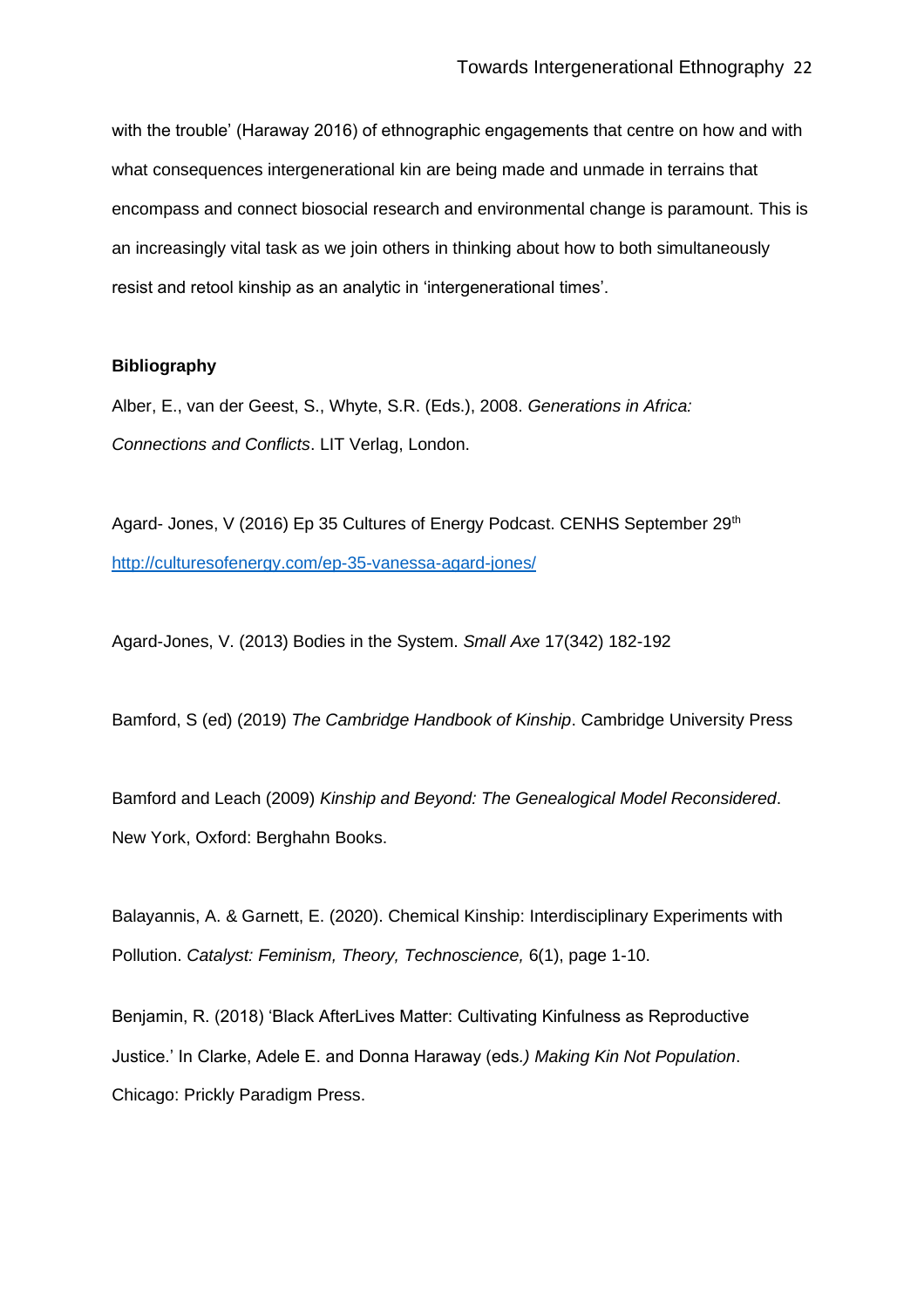Briggs, L. (2017) *How all Politics Became Reproductive Politics From Welfare Reform to Foreclosure to Trump*. Oakland: University of California Press.

Bunkley, E. (2021) Diabetic Living: Senagalese Women's Experiences with Metabolic Illness. University of Arizona, PhD Dissertation.

Carson, R. (1962)(2000*) Silent Spring*. London: Penguin Modern Classics.

Carsten, J. (2020) 'Imagining and living new worlds: The dynamics of kinship in contexts of mobility and migration', *Ethnography* 21 (3): 319 334*.*

Carsten, J. (2019) 'The Stuff of Kinship' in Bamford (ed) *The Cambridge Handbook of Kinship*. Cambridge University Press: 133-150.

Choy, T. (2011). *Ecologies of Comparison: An Ethnography of Endangerment in Hong Kong*. Durham: Duke University Press.

Cohen, L. (2020) "The Culling: Pademic, Gerocide, Generational Affect," Medical Anthropology Quarterly 34 (4): 542-560.

Cruz, R. (2020) "Siblingship beyond siblings? Cousins and the shadows of social mobility in the central Philippines" *Journal of the Royal Anthropological Institute* 26(2): 321-242.

Clarke, A.E. and Haraway, D. (eds.) *Making Kin Not Population: Reconceiving Generations.* Chicago: Prickly Paradigm Press, 2018.

Cole, J., Durham, D. (Eds.), 2007. *Generations and Globalization: Youth, Age, and Family in the New World Economy.* Indiana University Press, Bloomington, CA.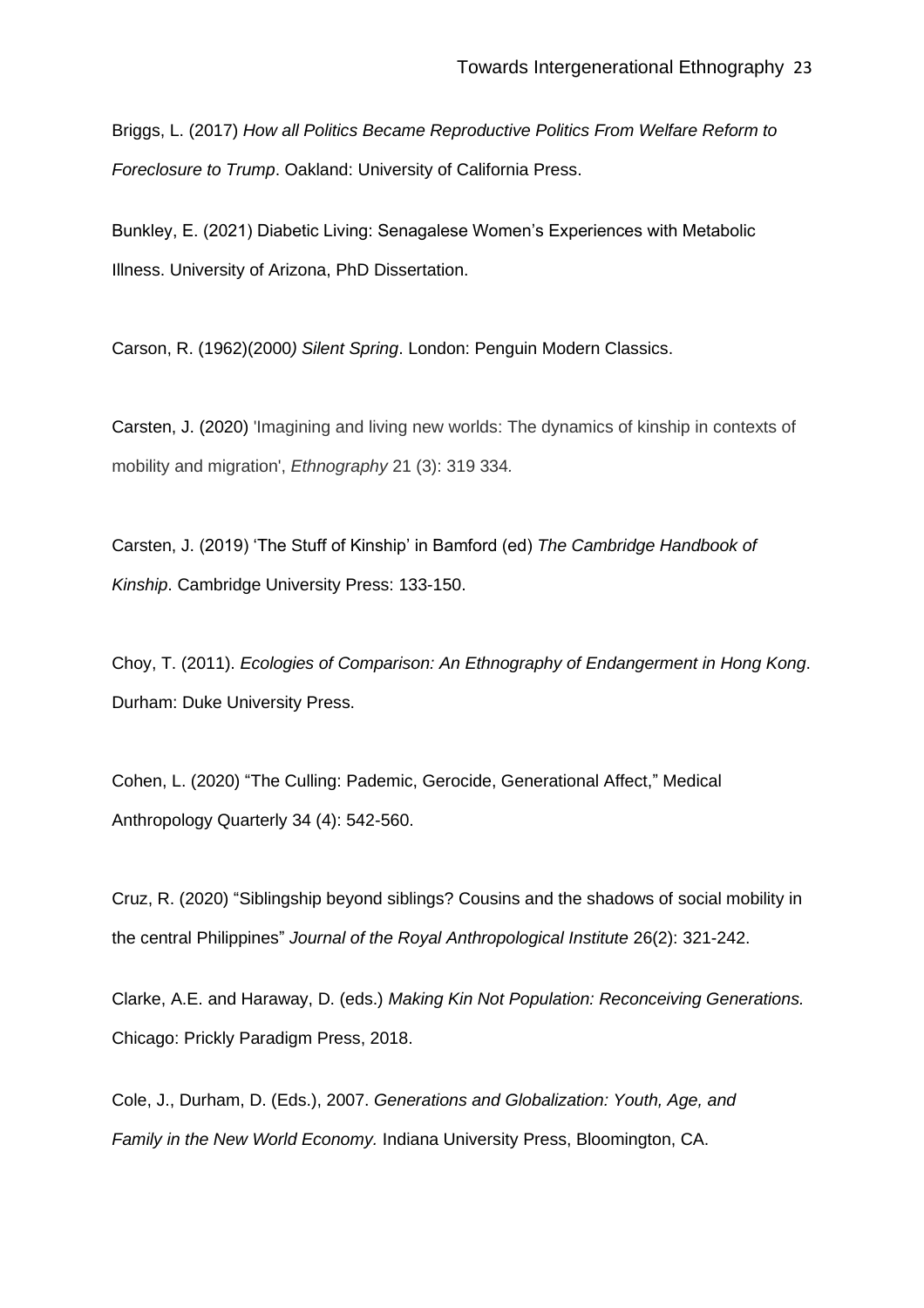Comaroff, J., Comaroff, J.L., 1999. Occult Economies and the Violence of Abstraction: Notes from the South African Postcolony. *American Ethnologist* 26(2), 279–303. Dow, K. (2016). *Making a Good Life: An Ethnography of Nature, Ethics and Reproduction*. Princeton, N.J.: Princeton University Press.

Dow, K., & Lamoreaux, J. (2020). Situated Kinmaking and the Population "Problem". *Environmental Humanities*, 12(2), 475-491.

Escobar, A. (2016) Thinking-feeling with the Earth: Territorial Struggles and the Ontological Dimension of the Epistemologies of the South. *Revista de Antropología Iberoamericana* 11(1): 11-32.

Feeley-Harnik, G. (2019) "Descent in Retrospect and Prospect." In *The Cambridge Handbook of Kinship*. Bamford, S (ed). Cambridge University Press, 51-87.

Ford, A. (2019) "Embodied Ecologies." Theorizing the Contemporary, *Fieldsights*, April 25. https://culanth.org/fieldsights/series/embodied-ecologies

Fortun, K. (2016) "Ethnography in Late Industrialism." Cultural Anthropology 27(3): 446-464.

Franklin (2019) 'The Anthropology of Biology. A Lesson from the New Kinship Studies' in *The Cambridge Handbook of Kinship*. Bamford, S (ed). Cambridge: Cambridge University Press: 107-132

Franklin, S (2013) *Biological Relatives. IVF, Stem Cells and the Future of Kinship*. Durham: Duke University Press.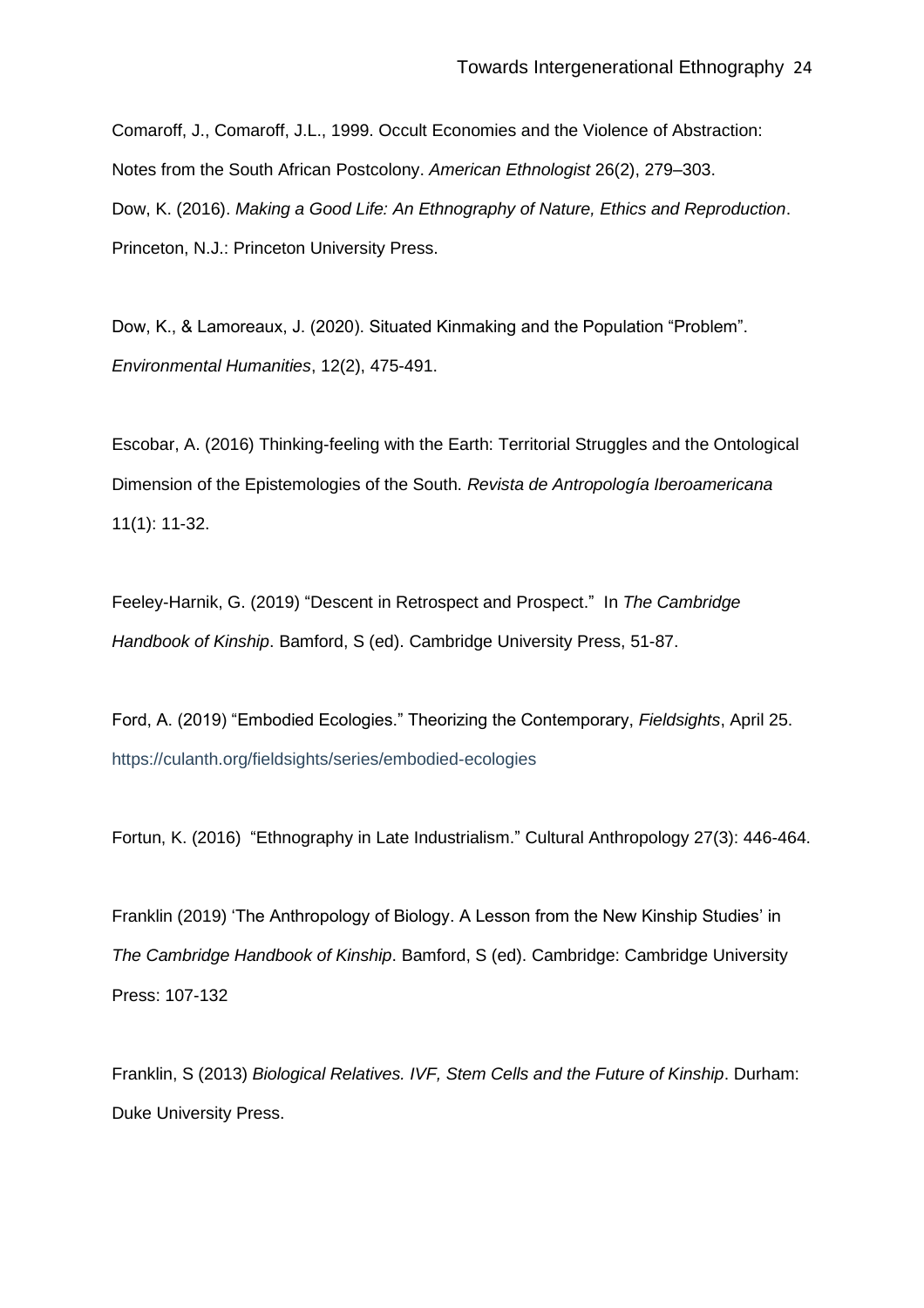Franklin, S. (2001). Biologization Revisited: Kinship Theory in the Context of the New Biologies. In *Relative Values: Reconfiguring Kinship Studies.* Franklin, S. and McKinnon, S. (eds.) Durham: Duke University Press, pp. 302-326.

Franklin, S. and McKinnon, S. (eds.) (2001) *Relative Values: Reconfiguring Kinship Studies.* Durham: Duke University Press.

Garcia, A (2014) "Regeneration: Love, Drugs and the Remaking of Hispano Inheritance" *Social Anthropology* 22 (2): 200-212.

Gilbert, S. F., J. Sapp, and A. I. Tauber. 2012. A Symbiotic View of Life: We Have Never Been Individuals. *Quarterly Review of Biology* 87: 325–41.

Gibbon, S. and Pentecost, M. (2019) Excavating and (re)creating the biosocial: birth cohorts as ethnographic object of inquiry and site of intervention. Special Series in *Somatosphere,* November. http://somatosphere.net/2019/introduction-excavating-and-recreating-thebiosocial-birth-cohorts-as-ethnographic-object-of-inquiry-and-site-of-intervention.html/

Gordon, D. 1988. "Tenacious Assumptions of Western Medicine." *In* Biomedicine Examined, Lock M. and Gordon, D. (eds.). Dordrecht: Kluwer Academic: 19-56.

Haraway, D. J. 2015. Anthropocene, Capitalocene, Plantationocene, Chthulucene: Making Kin. *Environmental Humanities* 6: 159–65.

Haraway, D. (2016) *Staying with the Trouble. Making Kin in the Chthulucene*. Durham. Duke University Press.

Haraway, D. (1991)*Simians, Cyborgs and Women. The Reinvention of Nature.* Routledge.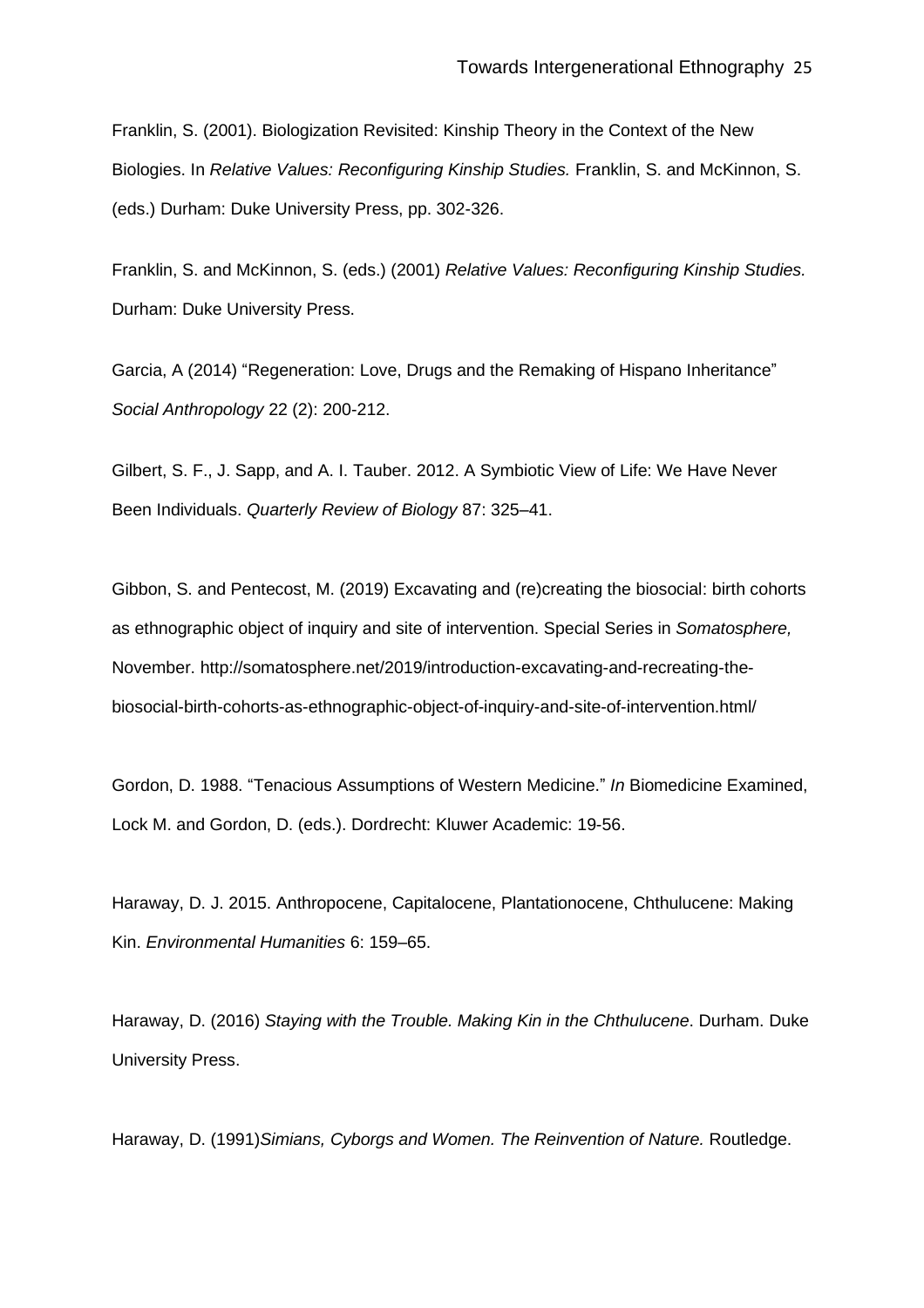Hoover, E (2017) *The River Is in Us: Fighting Toxics in a Mohawk Community*. Minneapolis: Univ. Minn. Press.

Hoover, E. (2018) 'Environmental Reproductive Justice: intersections in an American Indian community impacted by environmental contamination'. *Environmental Sociology*, 4(1): 8-21.

Holy, L. (1996) *Anthropological Perspectives on Kinship*. London. Pluto Press.

Janowski, M (2007) Introduction: Feeding the right food: The flow of life and the construction of kinship in Southeast Asia' in M. Janowski and F. Kerlogue (eds), *Kinship and Food in South East Asia,* Copenhagen: Nordic Institute for Asian Studies

Kaufman, S. and Morgan, L. (2005) 'The Anthropology of Beginnings and Ends of Life'. *Annual Review of Anthropology* 34 (1): 317-41.

Kenney M. and Müller R. 2017. Of rats and women: narratives of motherhood in environmental epigenetics. *BioSocieties* 12(1):23–46.

Lamb, S. (2015) 'Generation in Anthropology' *International Encyclopaedia of Social and Behavioural Sciences,* Second Edition: 853-856.

Lambeck (2013) 'Kinship, modernity, and the Immodern. In S. McKinnon & F. Cannell (eds)*Vital relations: modernity and the persistent life of kinship* , 241-60. Santa Fe, N.M.: SAR Press.

Lamoreaux, J. (2016) "What if the environment is a person? Lineages of epigenetic science in a toxic China" *Cultural Anthropology* 31(2): 188-214.

Langwick S,A. 2018. "A politics of habitability: plants, healing, and sovereignty in a toxic world." *Cultural Anthropology.* 33(3): 415–43.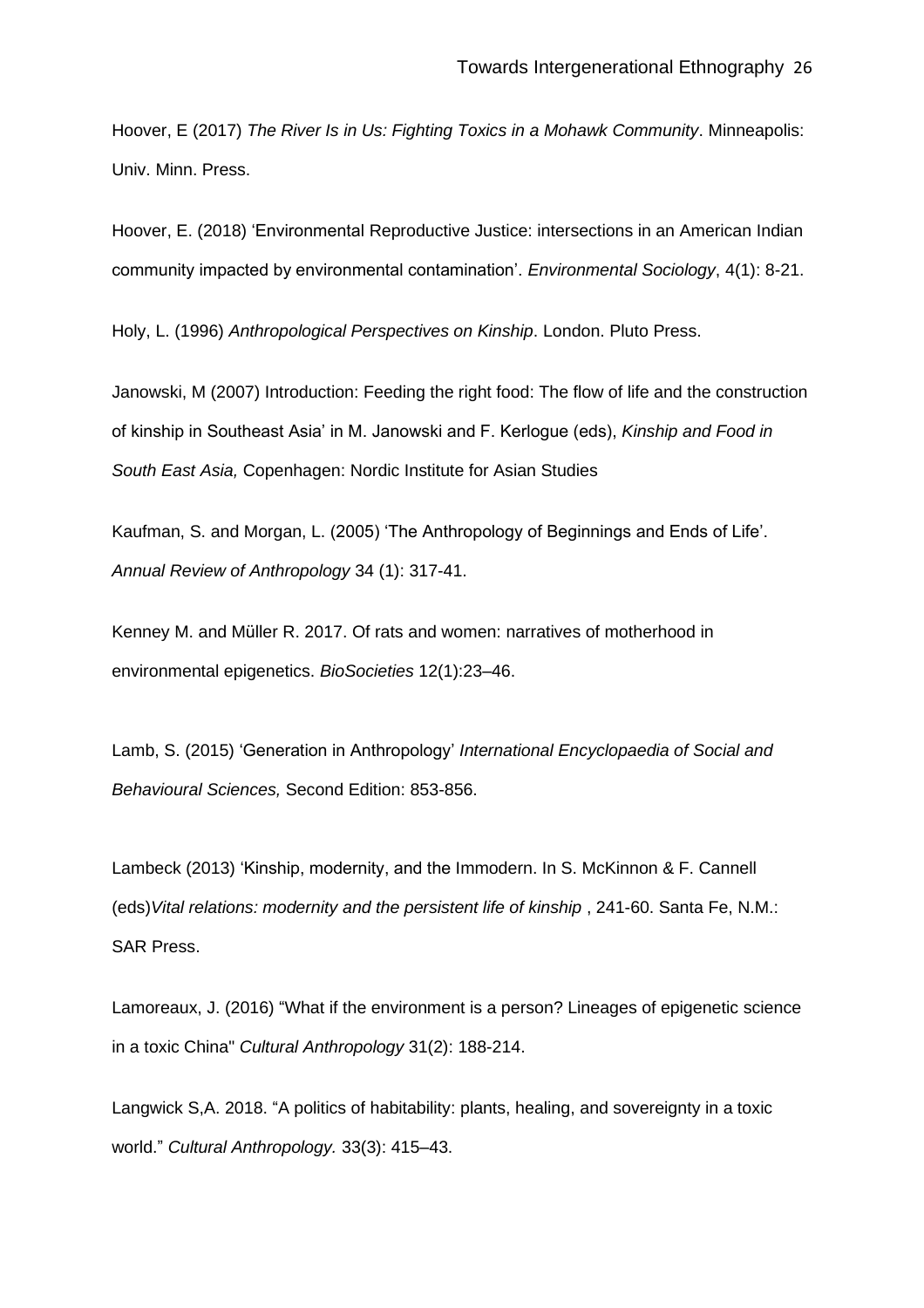Landecker H, Panofsky A. (2013) From social structure to gene regulation, and back: a critical introduction to environmental epigenetics for sociology. *Annual Review of Sociology* 39: 333–57.

Lappé, M., Jeffries Hein, R and Landecker, H. (2019) "Environmental Politics of Reproduction." *Annual Review of Anthropology* 48: 133-150.

Lappé M. and Landecker H. (2015). How the genome got a life span. *New Genetics and Society.* 34(2): 152–76.

Last, M. (2019) Medical Ethnography over Time. Penetrating the 'fog of health' in a Nigerian community, 1970-2017. *Anthropology in Action* 26 (1): 52-60.

Leach, J. (2009) Knowledge as kinship: Mutable essence and the significance of transmission on the Rai Coast of Papua New Guinea' in S. Bamford and J. Leach (eds), *Kinship and Beyond: The Genealogical Model Reconsidered*, New York: Berghahn.

Leighton, M. & Roberts, E. F. S. (2020). Trust/Distrust in Multidisciplinary Collaboration: Some Feminist Reflections. *Catalyst: Feminism, Theory, Technoscience* 6 (2), 1–27.

Llloyd, S. and Raikhel, E. (2018) 'It was there all along': situated uncertainty and the politics of publication in environmental epigenetics' *Biosocieties* 13: 737-760.

Lloyd, S and Muller, R (2018) Situating the Biosocial: Empirical Engagements with Environmental epigenetics from the lab to the clinic. *BioSocieties* 13: 675-680*.*

Lorimer, J. (2018) 'Hookworms Make Us Human: The Microbiome, Eco-Immunology and a Probiotic Turn in Western Health Care. *Medical Anthropology Quarterly* 33(1): 60-79.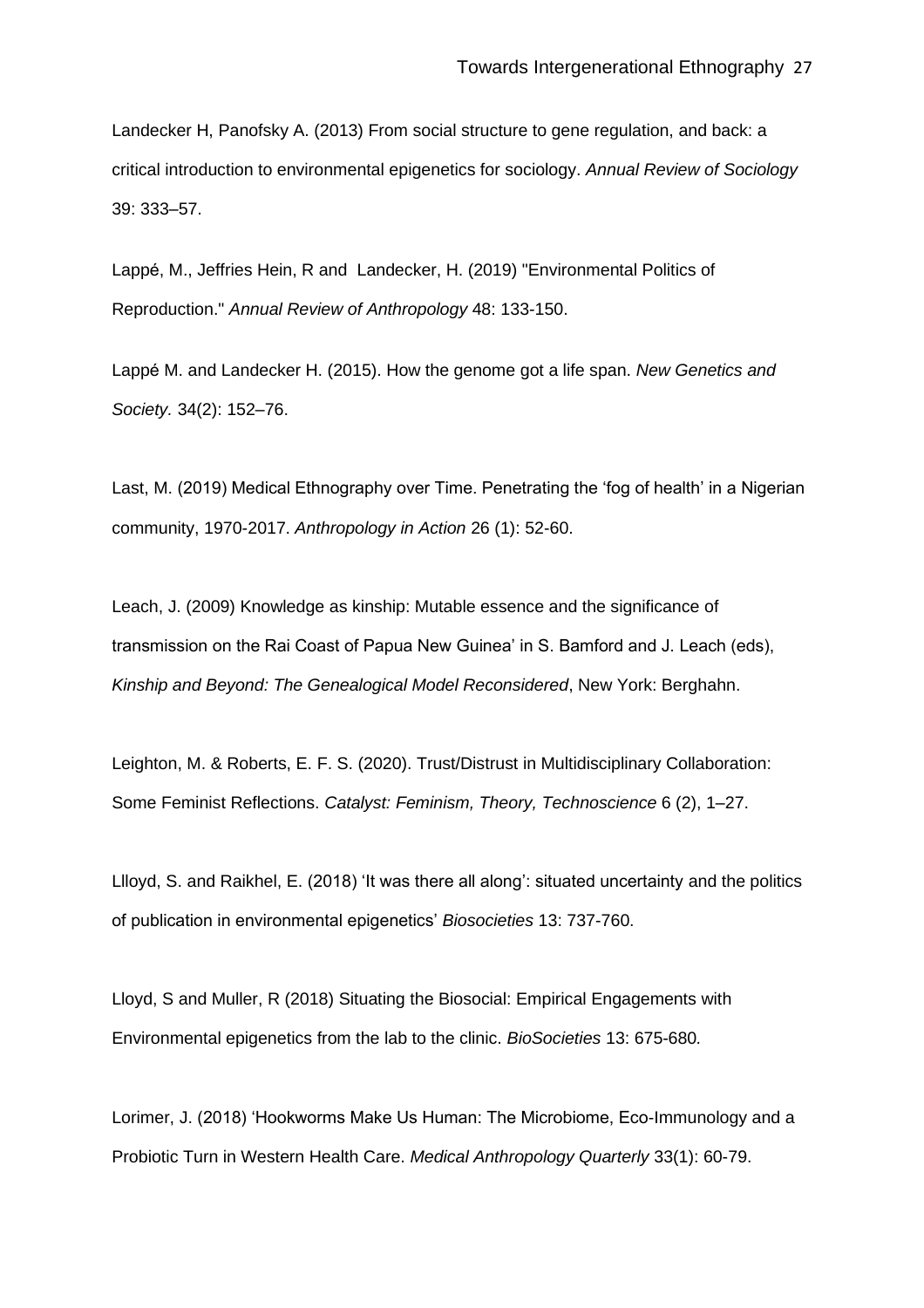Lynch, C. and Danely, J. (eds) (2013) *Transitions and Transformation: Cultural Perspectives on Aging and the Life Course* (Life, Course, Culture and Aging). New York, Oxford: Berghahn Books.

McKinnon, F. and Canell, F. (eds) (2013) *Vital relations: modernity and the persistent life of kinship*, 241-60. Santa Fe, N.M.: SAR Press.

McKinnon S (2016) Doing and being: Process, essence, and hierarchy in making kin. In: Coleman S, Hyatt SB and Kingsolver A (eds) *The Routledge Companion to Contemporary Anthropology.* London and New York: Routledge, pp. 161–182.

Meinert, L and Grøn, L (2019) "'It Runs in the Family'. Exploring Contagious Kinship Connections." *Ethnos*, 85(4): 581-594.

Meloni, M. 2019. *Impressionable Biologies: From the Archaeology of Plasticity to the Sociology of Epigenetics.* New York: Routledge.

Müller-Wille, S and Rheinberger, H (ed) (2007) *Heredity Produced. At the Crossroads of Biology, Politics and Culture 1500-1870*. Boston: MIT Press.

Murphy, M. (2018). "Against Population, Towards AlterLife." In Clarke, Adele E. and Haraway (eds.) *Making Kin Not Population*. Chicago: Prickly Paradigm Press.

Murphy, M. 2017. Alterlife and Decolonial Chemical Relations. Cultural Anthropology 32: 494–503.

Murphy, M (2013) Distributed Reproduction, Chemical Violence and Latency, *Scholar and Feminist Online* 11(3).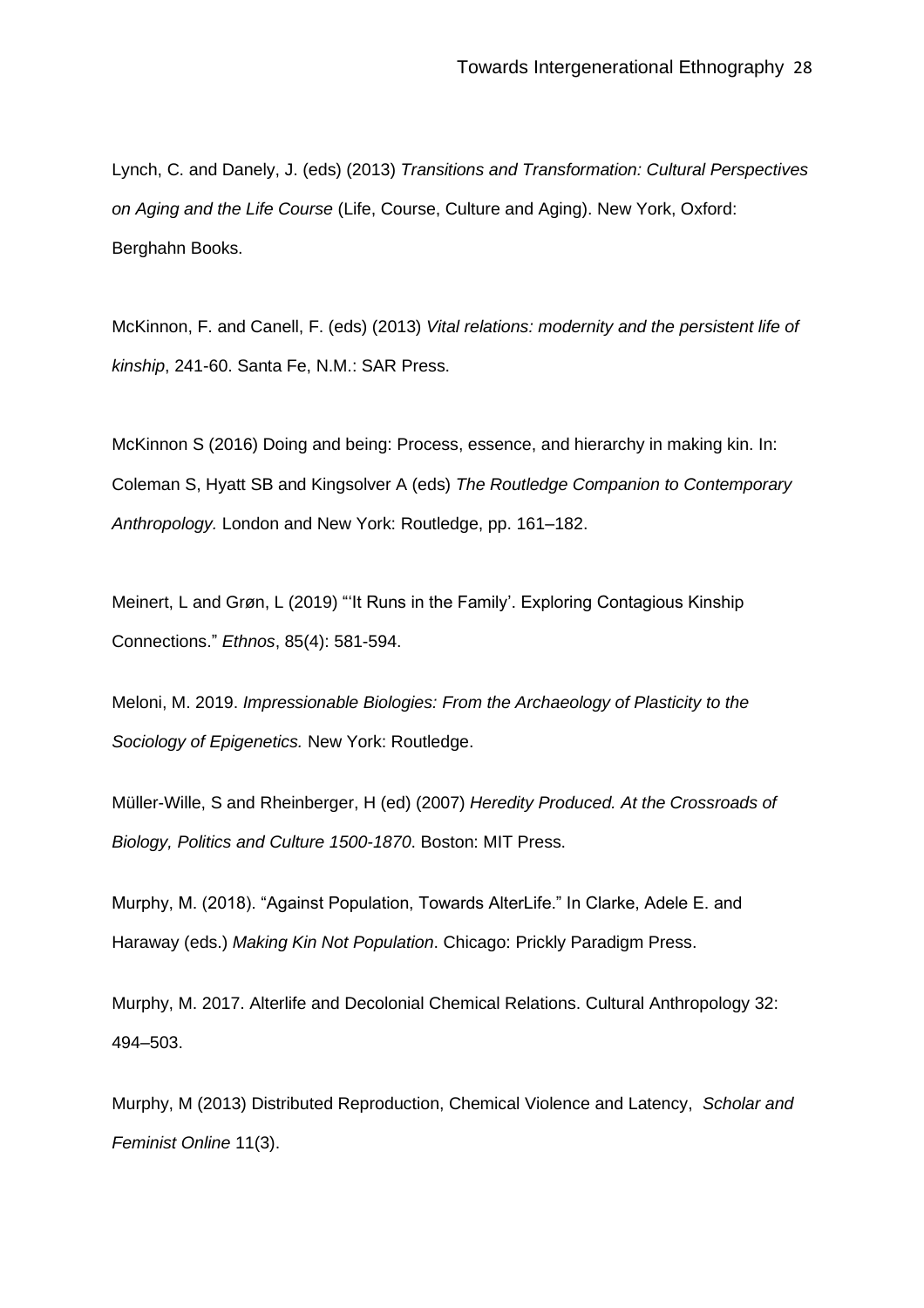Richardson, S. (2015) Maternal Bodies in the Postgenomic Order: Gender and the Explanatory Landscape of Epigenetics in *Postgenomics: Perspectives on Biology after the Genome*. Richardson, S. and Stevens, H. (eds). Durham: Duke University Press.

Rofel, L. (1999) *Other Modernities: Gendered Yearnings in China After Socialism*. Berkeley: University of California Press.

Pentecost, M and Ross, F. (2019) "The First Thousand Days: Motherhood, Scientific Knowledge and Local Histories." *Medical Anthropology* 38 (8): 747-761.

Roberts, E. F. S. (2019). "Bioethnography and the Birth Cohort: A Method for Making New Kinds of Anthropological Knowledge about Transmission (Which Is What Anthropology Has Been about All Along)." *Somatosphere* (blog). November 19, 2019. [http://somatosphere.net/2019/bioethnography-anthropological-knowledge](http://somatosphere.net/2019/bioethnography-anthropological-knowledge-transmission.html/)[transmission.html/.](http://somatosphere.net/2019/bioethnography-anthropological-knowledge-transmission.html/)

Sahlins, M (2013*) What Kinship is and Is Not*. Chicago: University of Chicago Press.

Sasser, J. (2018) *On Infertile Ground: Population Control and Women's Rights in the Era of Climate Change.* New York: NYU Press.

Schneider, D. (1980*) American Kinship. A Cultural Account*. Chicago: University of Chicago Press.

Solomon (2016) *Metabolic Living: Food, Fat and the Absorption of Illness in India*. Durham: Duke University Press.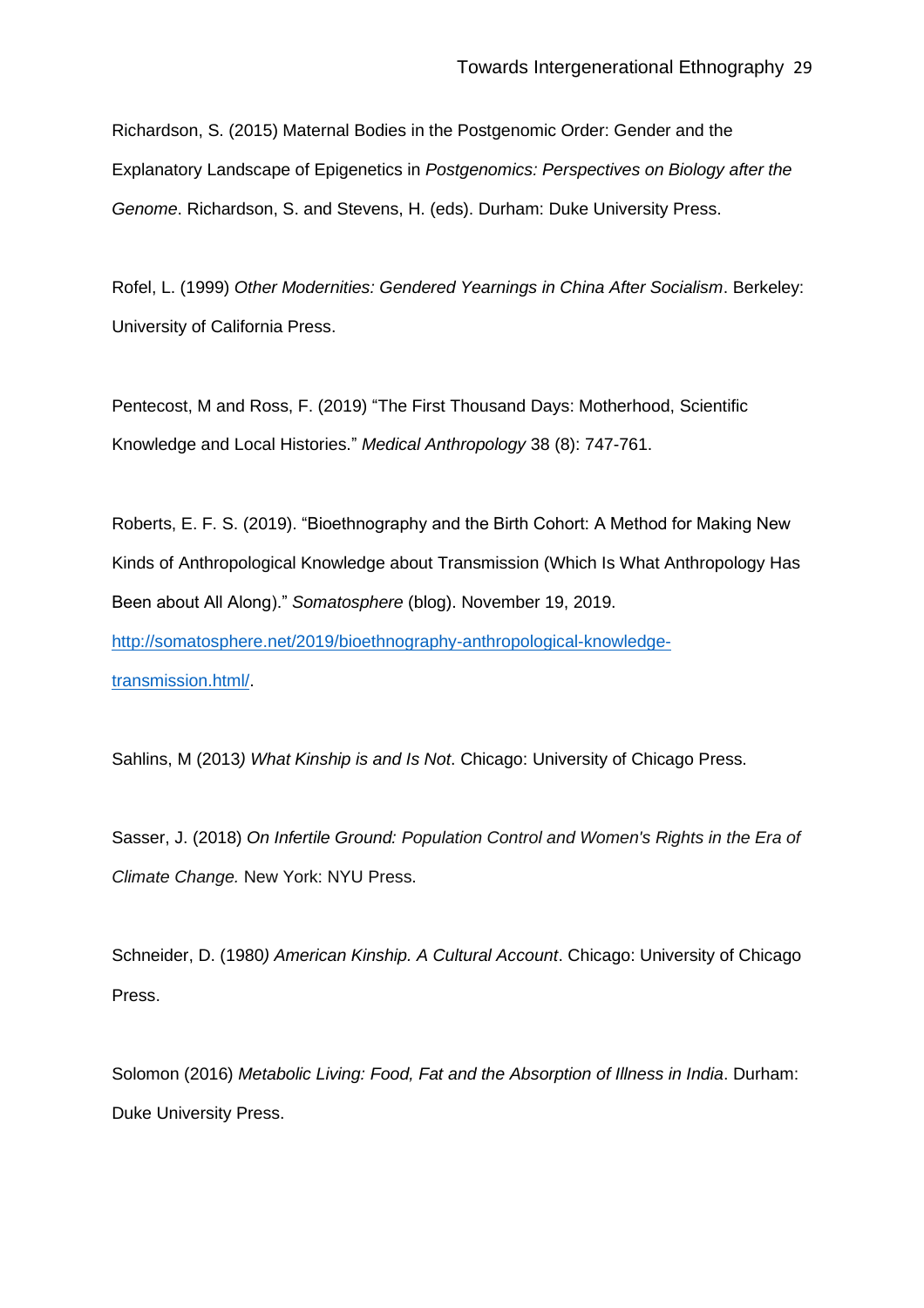Strathern, M. (1992) After Nature: *English Kinship in the Late Twentieth Century*. Cambridge: Cambridge University Press.

Subramaniam, B. (2018) "'Overpopulation' Is Not the Problem." Public Books, November 27. [www.publicbooks.org/overpopulation-is-not-the-problem/.](http://www.publicbooks.org/overpopulation-is-not-the-problem/)

TallBear, K. (2013) *Native American DNA: Tribal Belonging and the False Promise of Genetic Science*. Minneapolis: University of Minnesota Press.

TallBear, K. (2018) "Making Love and Relations beyond Settler Sex and Family." In *Making Kin Not Population: Reconceiving Generations*. Clarke, A. E. and Haraway, D. (eds), 145– 64. Chicago: Prickly Paradigm Press.

Ticktin, M (2019) "From the human to the planetary: Speculative futures of care." *Medicine Anthropology Theory* 6(3): 130-166.

Todd, Z. (2016). An Indigenous Feminist's Take on the Ontological Turn:'Ontology'is just another word for colonialism. *Journal of Historical Sociology 29*(1), 4-22.

Trautmann T., Mitani J. and Feeley-Harnik G. (2011) "Deep Kinship." In *Deep History: The Architecture of past and Present*. Shryock A. and Smail D.L. (eds). Berkeley: University of California Press, pp. 160–188.

Tsing, A., Swanson, H.A., Gan, E. and Bubandt, N. (eds.) (2017) *Arts of Living on a Damaged Planet: Ghosts and Monsters of the Anthropocene,* Minneapolis: University of Minnesota Press.